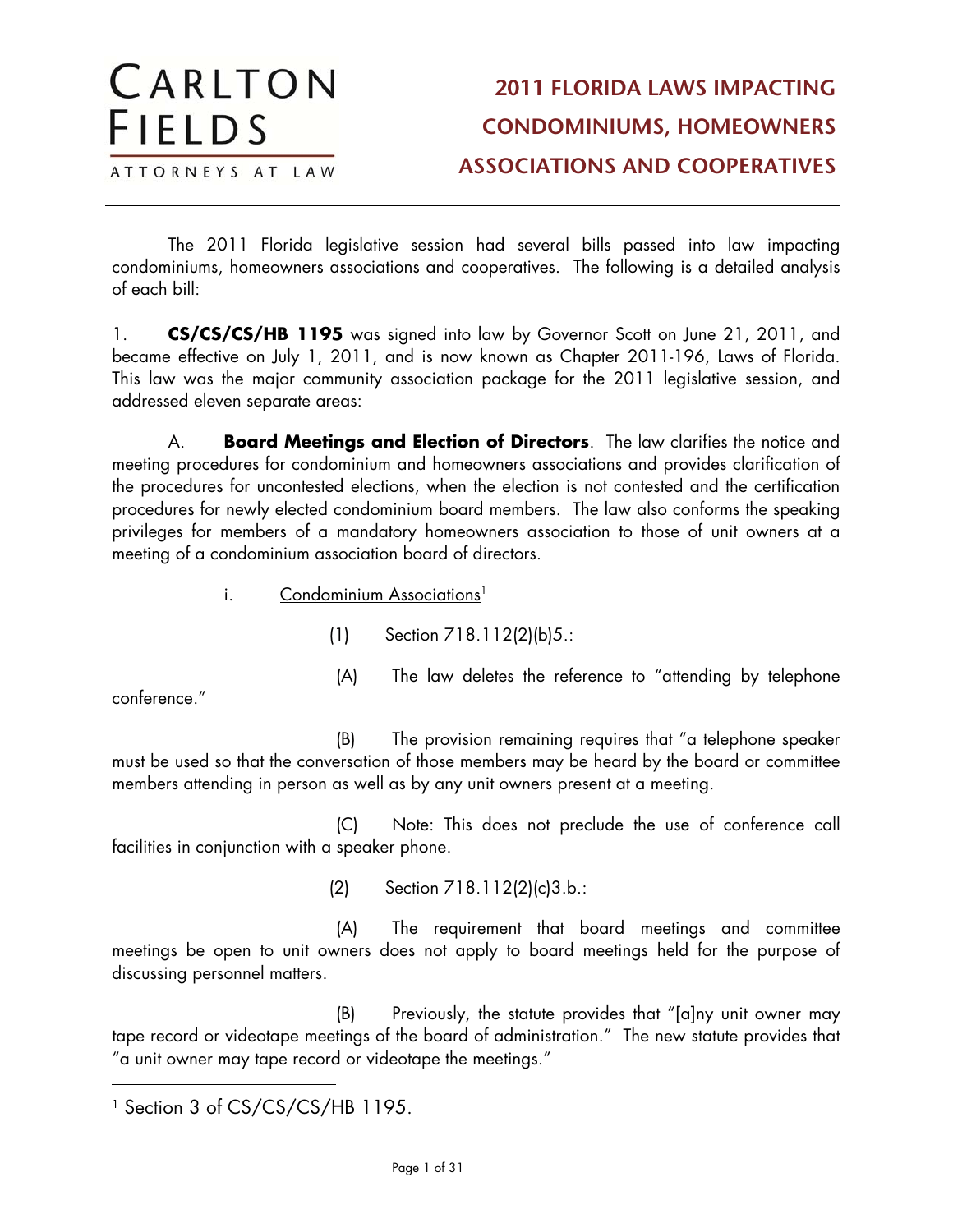(i) This could be interpreted to only permit one recording per meeting for all owners, and therefore have unintended consequences.

(3) Section 718.112(2)(d)4.b.:

(A) A board member is automatically suspended from service on the board if he or she fails to timely file the written certification or educational certificate.

the period of suspension.

CARLTON

ATTORNEYS AT LAW

**FIELDS** 

(i) The board may temporarily fill the vacancy during

(B) The secretary of the association must keep the written certification or educational certificate for inspection by the members for five years after a director's election or appointment.

(C) The validity of any appropriate action is not affected by an association's failure to have the certification on file.

(4) Section 718.112(2)(d)2.:

(A) An election is not required if the number of vacancies equals or exceeds the number of candidates.

(i) "Candidate" means an eligible person who has timely submitted his or her written notice of candidacy, as described in subparagraph 4.(a).

(B) Except in a timeshare condominium, or if the staggered term of a board member does not expire until a later annual meeting, or if all members' terms would otherwise expire but there are no candidates, the terms of all board members expire at the annual meeting, and such members may stand for re-election unless prohibited by the By-Laws.

(C) If the number of board members whose terms expire at the annual meeting equals or exceeds the number of candidates, the candidates become members of the Board effective upon the adjournment of the annual meeting.

(D) Unless the bylaws provide otherwise, any remaining vacancies shall be filled by the affirmative vote of the majority of the directors making up the newly constituted board even if the directors constitute less than a quorum or there is only one director.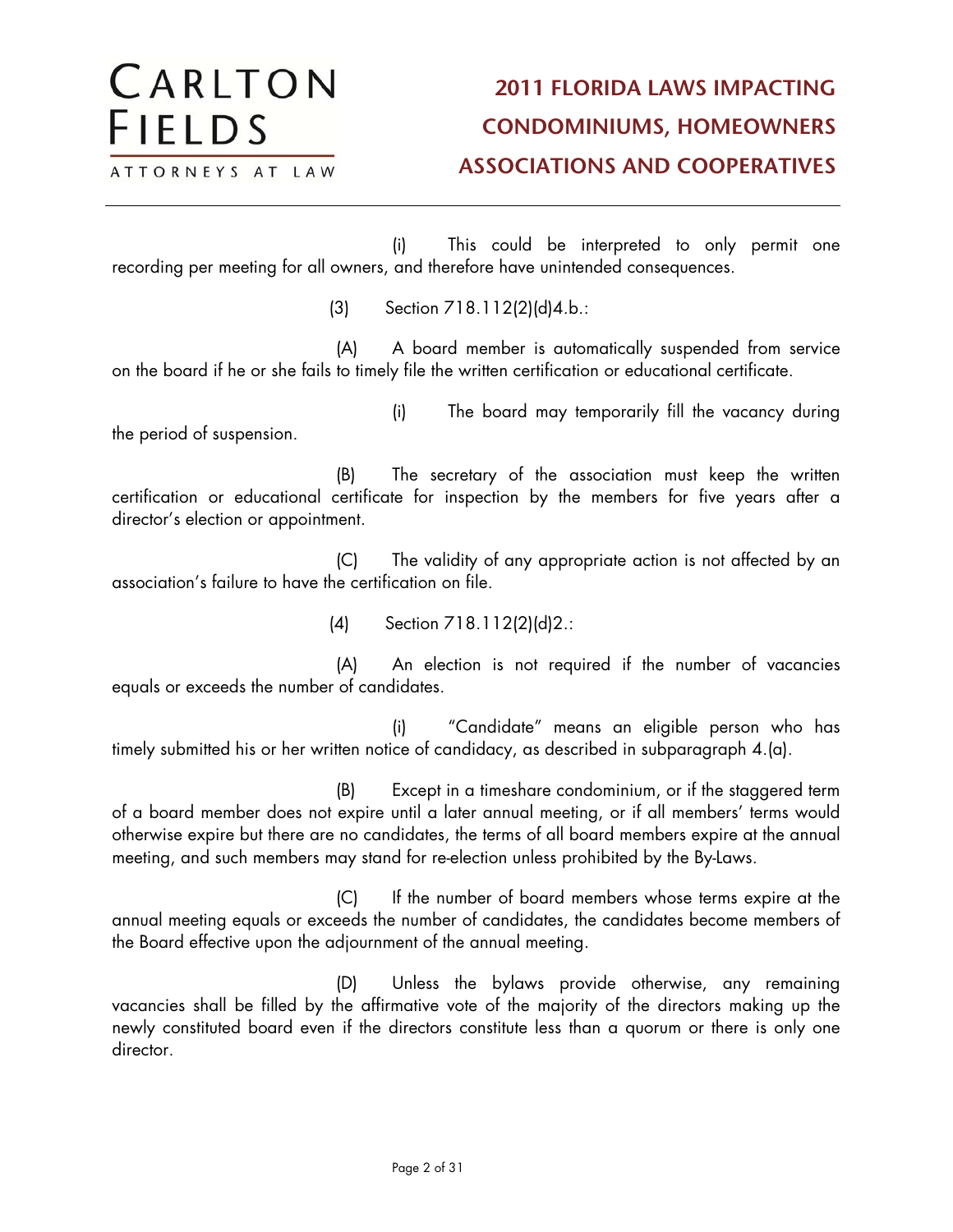(E) Any unit owner desiring to be a candidate for board membership must comply with subsection 4.a. requirements of written notice and must be eligible to serve on the board of directors at the time of the deadline for submitting a notice of intent to run in order to have his or her name listed as a proper candidate on the ballot or to serve on the board.

(5) Section 718.112(2)(d)4.b.:

(A) In lieu of the written certification that he or she has read and understands the governing documents, on or before 90 days after being elected or appointed to the board, the newly elected or appointed director may submit a certificate of having satisfactorily completed the educational curriculum administered by a division approved condominium education provider within one year before or 90 days after the date of election or appointment.

(B) The written certification or election certificate is valid and does have to be resubmitted as long as the director serves on the board without interruption.

(C) Note: The post-election certification requirement is found in Section 718.112(2)(d)3., Florida Statutes.

(6) Section 718.112(2)(d)10.:

(A) Timeshare condominium associations are permitted to use general or limited proxies, require the use of general or limited proxies, or require the use of a written ballot or voting machine for any agenda item or election at any meeting of a timeshare condominium association.

- ii. Homeowners Associations<sup> $2,3$ </sup>
	- (1) Section 720.303(2)(b):

(A) Members have the right to attend all board meetings. The right to attend, includes the right to speak with reference to all designated items. The association may adopt reasonable rules expanding the right of members to speak and governing the frequency, duration, and other manner of member statements, which rules must be consistent with this paragraph and may include a sign-up sheet for members wishing to speak.

<sup>2</sup> Section 17 of CS/CS/CS/HB 1195.

<sup>&</sup>lt;sup>3</sup> Section 19 of CS/CS/CS/HB 1195.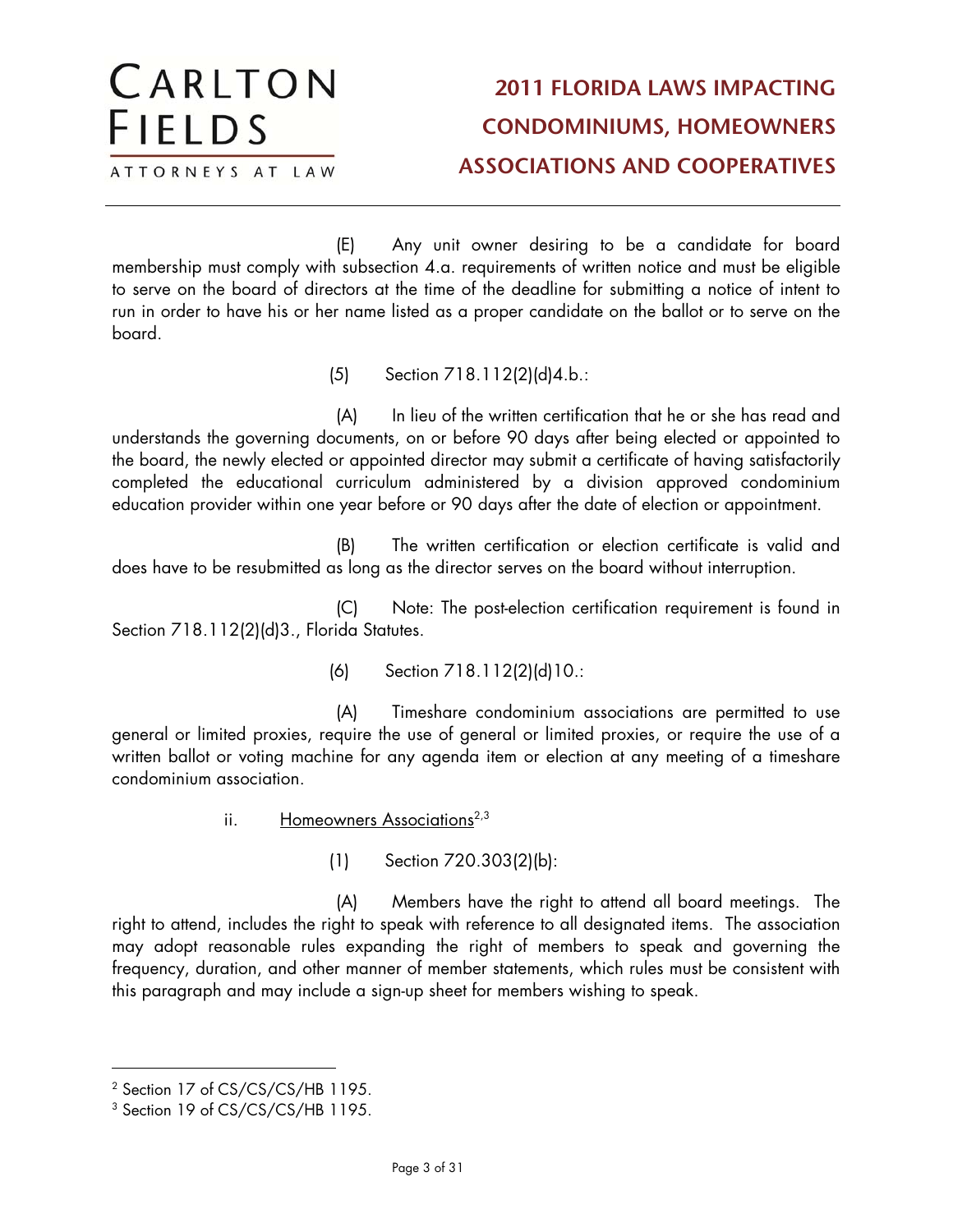(B) Notwithstanding any other law, meetings between the board or a committee and the association's attorney to discuss proposed or pending litigation or meetings of the board held for the purpose of discussing personnel matters are not required to be open to the members other than directors.

(2) Section 720.306(9)(b):

(A) A person who is delinquent in the payment of any fee, fine or other monetary obligation to the association for more than 90 days is not eligible for board membership.

(B) A person who has been convicted of any felony in this state or in a United States district or territorial court, or has been convicted of any offense in another jurisdiction which would be considered a felony if committed in this state, is not eligible for board membership unless such felon's civil rights have been restored for at least five years as of the date on which such person seeks election to the board.

(C) The validity of any action by the board is not affected if it is later determined that a member of the board is ineligible for board membership.

B. **Collection of Rents from Tenants; Delinquencies.** The law clarifies the procedures for attempting to collect rent from a tenant of a delinquent owner and provides a new form letter for providing notice to the tenant. It also provides limitations on liability of a subassociation for obligations due to a master association.

i. Condominium Associations<sup>4</sup>

(1) Section 718.116(1)(b)2.:

(A) An association, or its successor or assignee, that acquires title to a unit through the foreclosure of its lien for assessments is not liable for any unpaid assessments, late fees, interest, or reasonable attorney's fees and costs that came due before the association's acquisition of title in favor of any other association, as defined in Section 718.103(2) or Section 720.301(9), which holds a superior lien interest on that unit.

(i) This revision was stated as intending to clarify

existing law.

(2) Section 718.116(11)(a):

CARLTON

ATTORNEYS AT LAW

**FIELDS** 

 $\overline{a}$ 4 Section 6 of CS/CS/CS/HB 1195.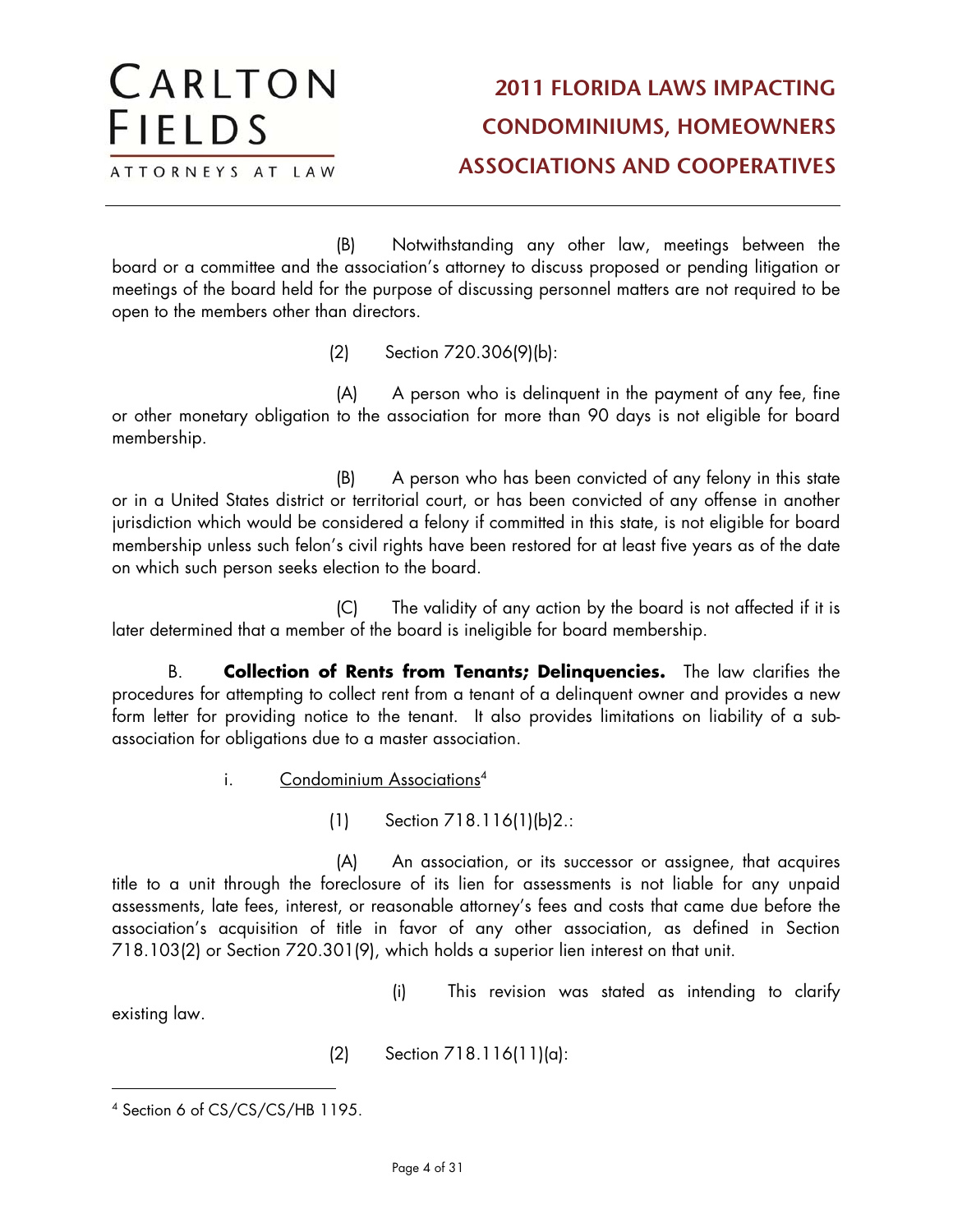(A) If the unit is occupied by a tenant and the unit owner is delinquent in paying any monetary obligation due to the association, the association may make a written demand that the tenant pay to the association the subsequent rental payments and continue to make such payments until all monetary obligations of the unit owner related to the unit have been paid in full to the association.

(B) Any payment received from a tenant must be applied first to interest, then late fees, costs, attorney's fees incurred in collection and then to the delinquent assessment.

(3) Section 718.116(11)(a)1.:

(A) The association must provide the tenant notice, by hand delivery or United States mail, in substantially the following form:

Pursuant to Section 718.116(11), Florida Statutes, the association demands that you pay your rent directly to the condominium association and continue doing so until the association notifies you otherwise.

Payment due the condominium association may be in the same form as you paid your landlord and must be sent by United States mail or hand delivery to . . . (full address) . . . , payable to . . . (name). . . .

Your obligation to pay your rent to the association begins immediately, unless you have already paid rent to your landlord for the current period before receiving this notice. In that case, you must provide the association written proof of your payment within 14 days after receiving this notice and your obligation to pay rent to the association would then begin with the next rental period.

Pursuant to Section 718.116(11), Florida Statutes, your payment of rent to the association gives you complete immunity from any claim for the rent by your landlord for all amounts timely paid to the association.

(4) Section 718.116(11)(a)4.:

(A) A tenant is immune from any claim by the landlord unit owner relating to the rent timely paid to the association after the association has made written demand.

(5) Section 718.116(11)(b):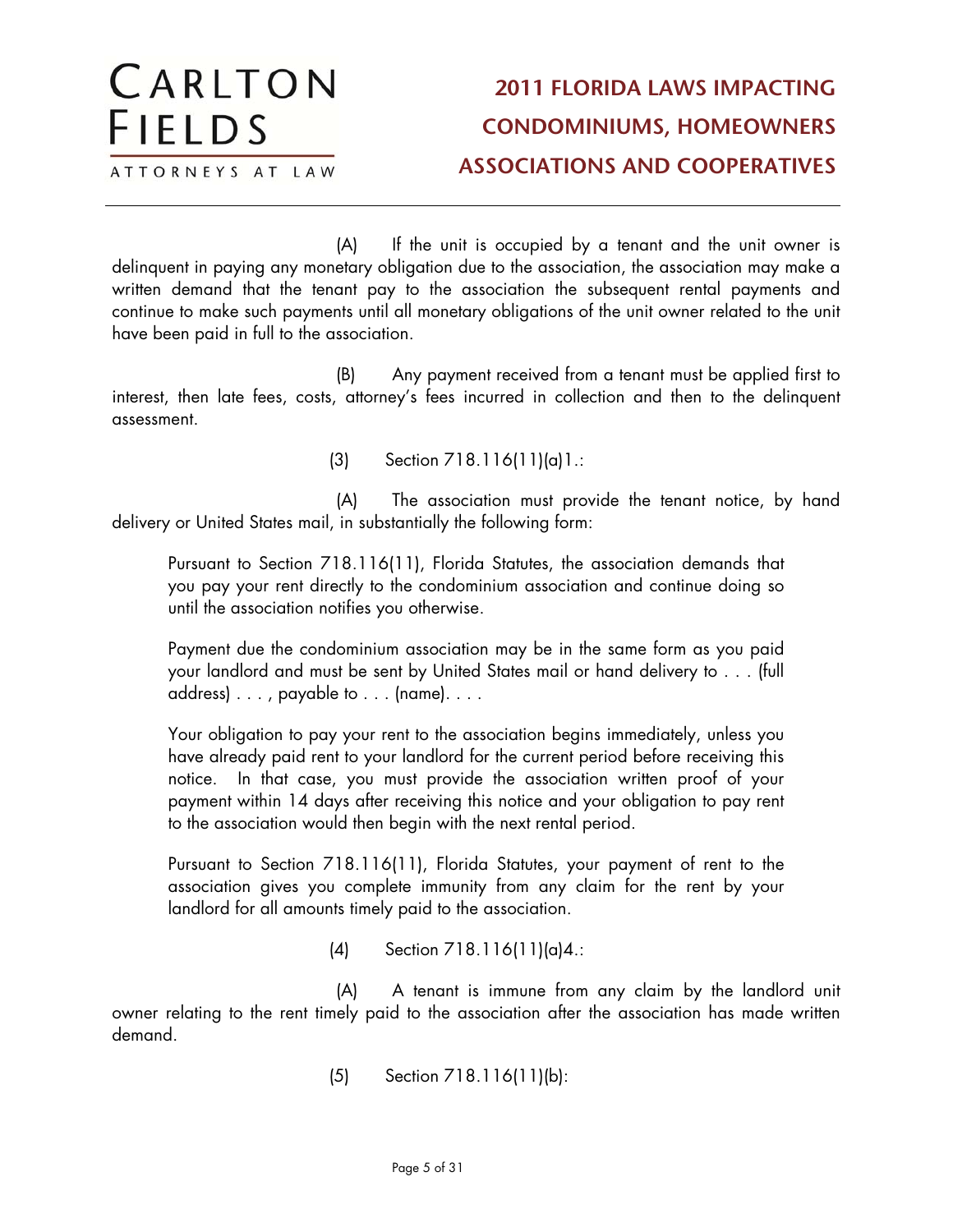(A) If the tenant paid rent to the landlord unit owner for a given rental period before receiving the demand from the association and provides written evidence to the association of having paid the rent within 14 days after receiving the demand, the tenant shall begin making rental payments to the association for the following rental period and shall continue making rental payments to the association to be credited against the monetary obligations of the unit owner until the association releases the tenant or the tenant discontinues tenancy in the unit.

(6) Section 718.116(11)(c):

(A) The law changed the statute to no longer provide that the tenant is liable for increases in the amount of the monetary obligations due unless the tenant was notified in writing at least 10 days before the date the rent is due.

(B) The liability of the tenant may not exceed the amount due from the tenant to the tenant's landlord and that the landlord shall provide the tenant a credit against rents due to the landlord in the amount of monies paid to the association.

(7) Section 718.116(11)(d):

(A) The association may issue a notice under Section 83.56, Florida Statutes and may sue for eviction as if the association were a landlord under Part II of Chapter 83 if tenant fails to pay a required payment to the association after written demand has been made to the tenant.

(B) Note: Statute continues to fail to indicate that the unit owner obtains possession through the eviction process.

- ii. Homeowners Associations<sup>5</sup>
	- (1) Section 720.3085(2)(d):

(A) An association, or its successor or assignee, that acquires title to a parcel through the foreclosure of its lien for assessments is not liable for any unpaid assessments, late fees, interest, or reasonable attorney's fees and costs that came due before the association's acquisition of title in favor of any other association, as defined in Section 718.103(2) or Section 720.301(9), which holds a superior lien interest on that parcel.

existing law.

(i) This revision was stated as intending to clarify

 $\overline{a}$ <sup>5</sup> Section 20 of CS/CS/CS/HB 1195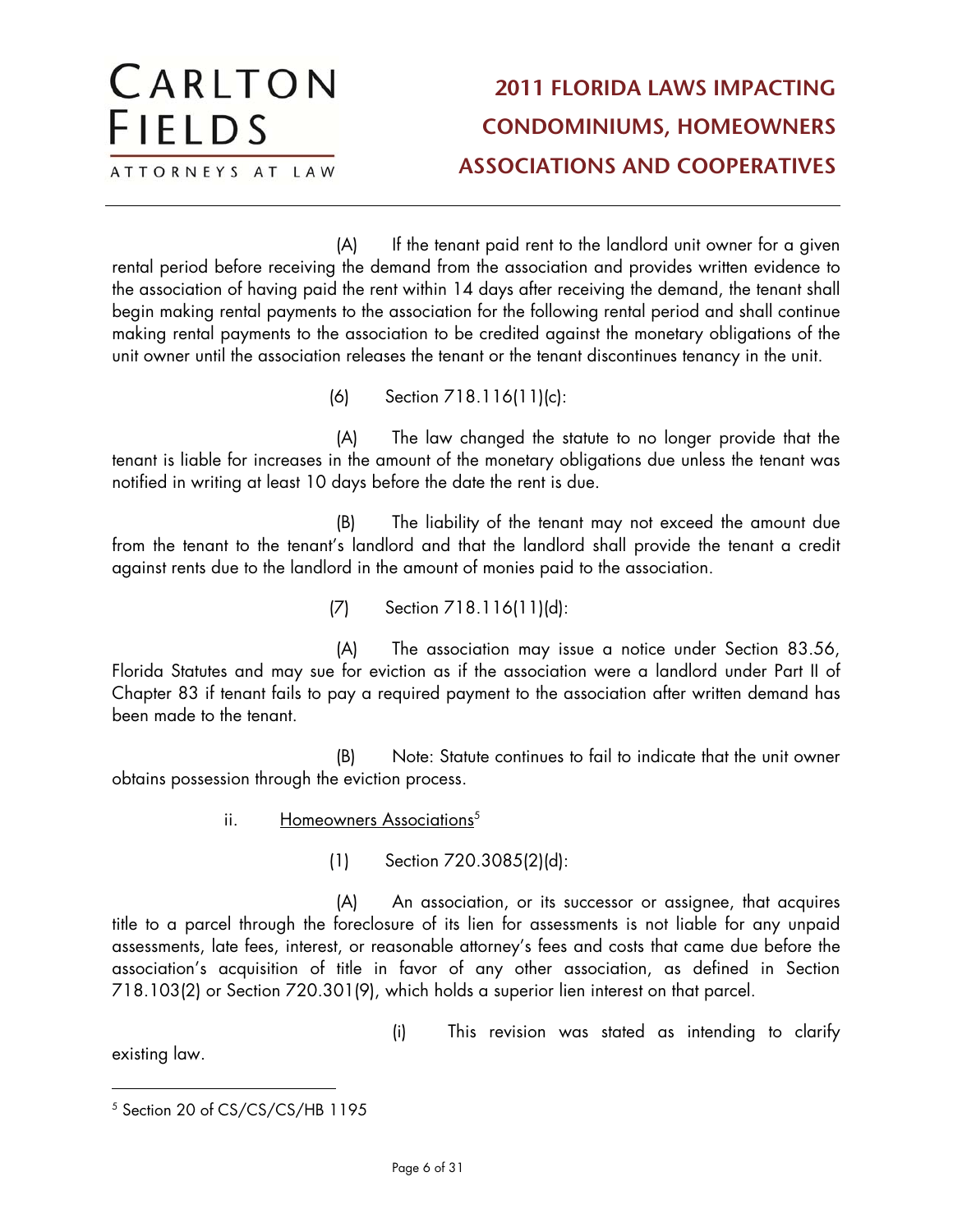(2) Section 720.3085(8)(a):

CARLTON

ATTORNEYS AT LAW

**FIELDS** 

(A) If the parcel is occupied by a tenant and the parcel owner is delinquent in paying any monetary obligation due to the association, the association may make a written demand that the tenant pay to the association the subsequent rental payments and continue to make such payments until all monetary obligations of the parcel owner related to the unit have been paid in full to the association.

(B) Any payment received from a tenant must be applied first to interest, then late fees, costs, attorney's fees incurred in collection and then to the delinquent assessment.

(3) Section 720.3085(8)(a)1:

(A) The association must provide the tenant notice, by hand delivery or United States mail, in substantially the following form:

Pursuant to Section 720.3085(8), Florida Statutes, the association demands that you pay your rent directly to the condominium association and continue doing so until the association notifies you otherwise.

Payment due the condominium association may be in the same form as you paid your landlord and must be sent by United States mail or hand delivery to . . . (full address) . . . , payable to . . . (name). . . .

Your obligation to pay your rent to the association begins immediately, unless you have already paid rent to your landlord for the current period before receiving this notice. In that case, you must provide the association written proof of your payment within 14 days after receiving this notice and your obligation to pay rent to the association would then begin with the next rental period.

Pursuant to Section 720.3085(8), Florida Statutes, your payment of rent to the association gives you complete immunity from any claim for the rent by your landlord for all amounts timely paid to the association.

(B) Note: The provisions of Sections 718.116(a)2. and 3. were not incorporated into Section 720.3085(8)(a); said sections provided that association must mail notice to (unit) owner of the association's demand that the tenant make payments to the association and provide the tenant with receipts for payments made.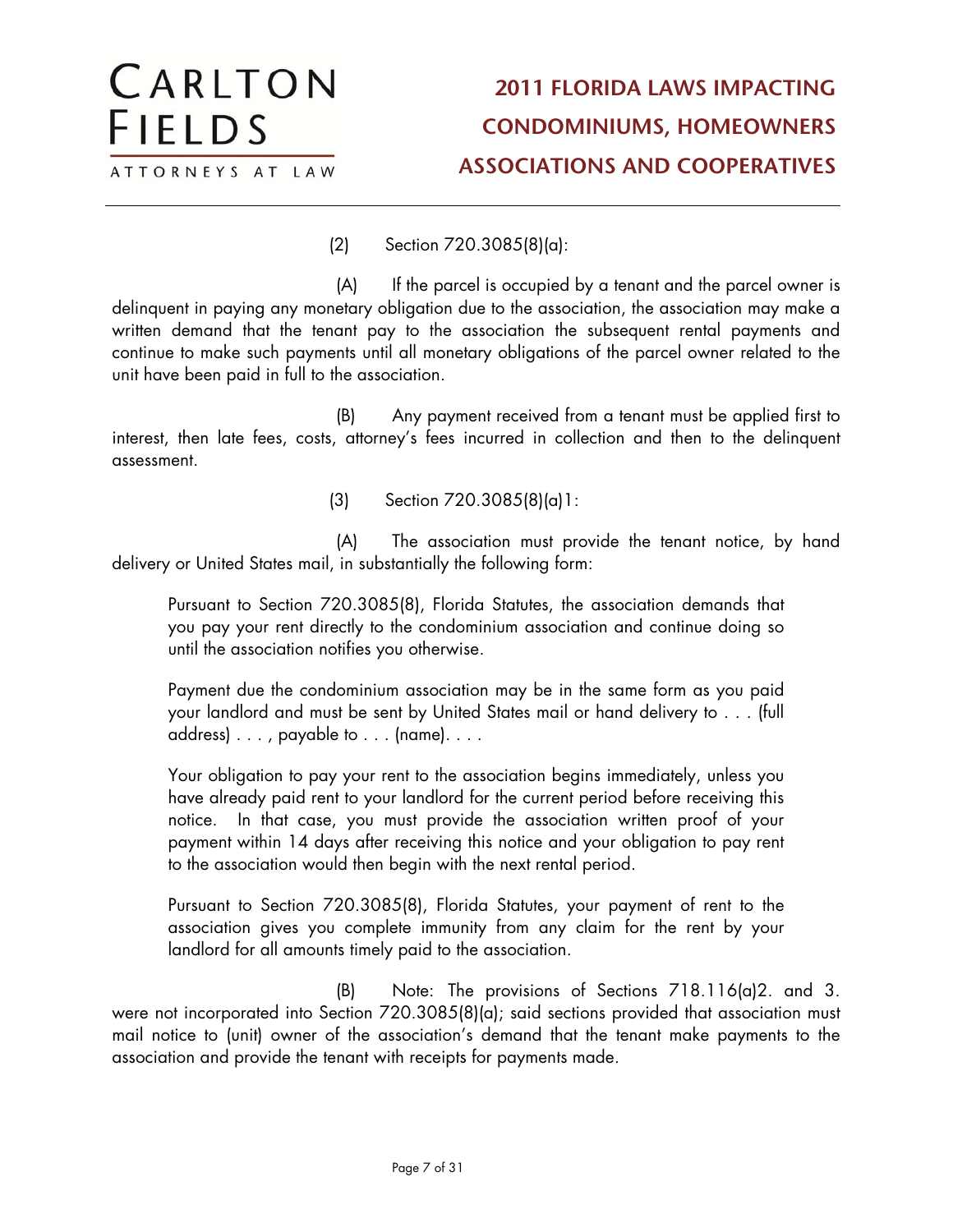iii. Cooperatives<sup>6</sup>

CARLTON

ATTORNEYS AT LAW

**FIELDS** 

(1) Section 719.108(4):

(A) The law deletes the 2010 amendment relating to a lien for "reasonable costs for collection services for which the association has contracted against the unit owner of the cooperative parcel."

(2) Section 719.108(10)(a):

(A) If the unit is occupied by a tenant and the unit owner is delinquent in paying any monetary obligation due to the association, the association may make a written demand that the tenant pay to the association the subsequent rental payments and continue to make such payments until all monetary obligations of the unit owner related to the unit have been paid in full to the association.

(B) Any payment received from a tenant must be applied first to interest, then late fees, costs, attorney's fees incurred in collection and then to the delinquent assessment.

(3) Section 719.108(10)(a)1.:

(A) The association must provide the tenant notice, by hand delivery or United States mail, in substantially the following form:

Pursuant to Section 719.108(10), Florida Statutes, the association demands that you pay your rent directly to the condominium association and continue doing so until the association notifies you otherwise.

Payment due the condominium association may be in the same form as you paid your landlord and must be sent by United States mail or hand delivery to . . . (full address) . . . , payable to . . . (name). . . .

Your obligation to pay your rent to the association begins immediately, unless you have already paid rent to your landlord for the current period before receiving this notice. In that case, you must provide the association written proof of your payment within 14 days after receiving this notice and your obligation to pay rent to the association would then begin with the next rental period.

<sup>6</sup> Section 14 of CS/CS/CS/HB 1195.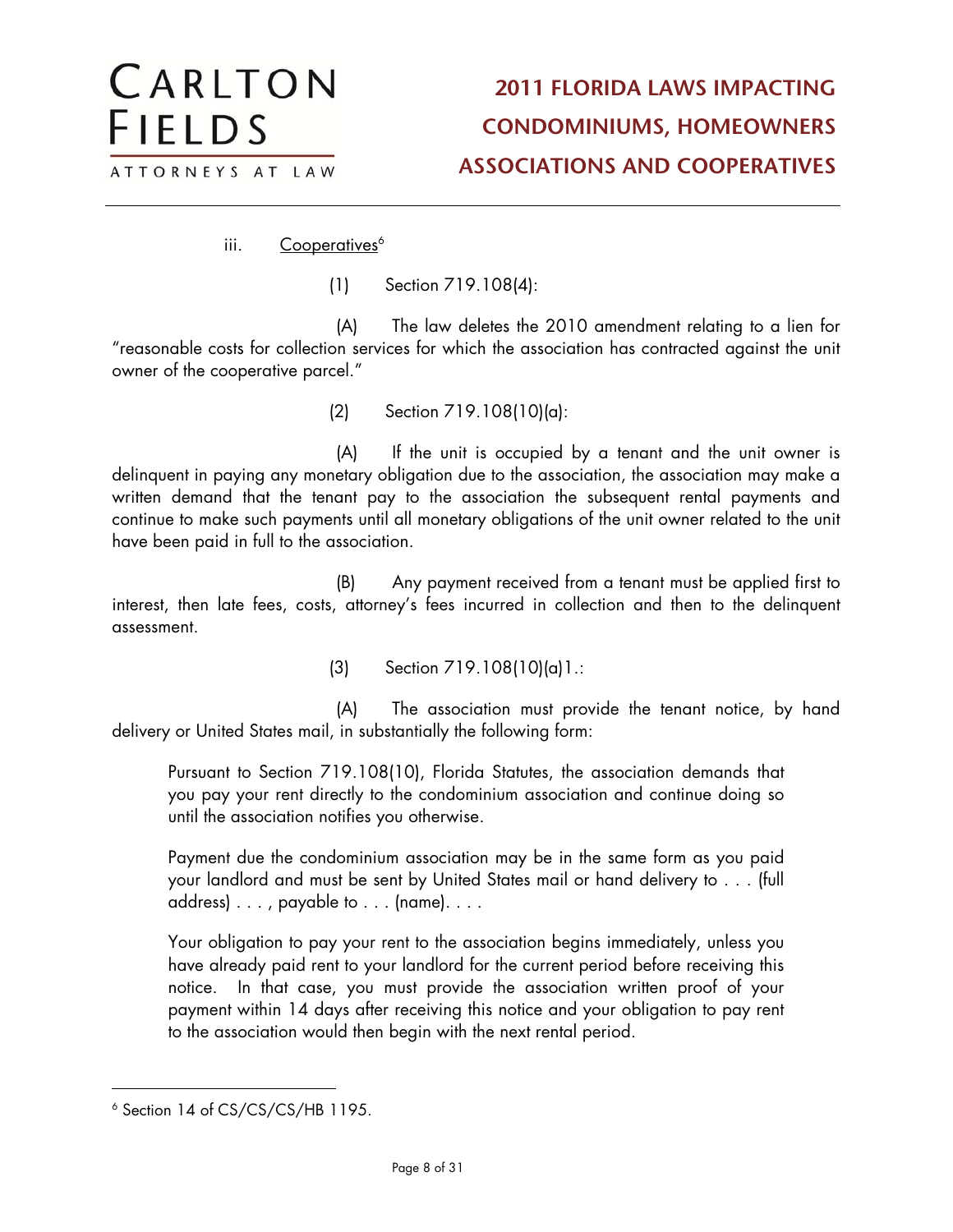Pursuant to Section 719.108(10), Florida Statutes, your payment of rent to the association gives you complete immunity from any claim for the rent by your landlord for all amounts timely paid to the association.

(4) Section 719.108(10)(a)4.:

CARLTON

ATTORNEYS AT LAW

**FIELDS** 

(A) A tenant is immune from any claim by the landlord unit owner relating to the rent timely paid to the association after the association has made written demand.

(5) Section 719.108(10)(b):

(A) If the tenant paid rent to the landlord unit owner for a given rental period before receiving the demand from the association and provides written evidence to the association of having paid the rent within 14 days after receiving the demand, the tenant shall begin making rental payments to the association for the following rental period and shall continue making rental payments to the association to be credited against the monetary obligations of the unit owner until the association releases the tenant or the tenant discontinues tenancy in the unit.

(6) Section 719.108(10)(c):

(A) The law changed the statute to no longer provide that the tenant is liable for increases in the amount of the monetary obligations due unless the tenant was notified in writing at least 10 days before the date the rent is due.

(B) The liability of the tenant may not exceed the amount due from the tenant to the tenant's landlord and that the landlord shall provide the tenant a credit against rents due to the landlord in the amount of monies paid to the association.

(7) Section 719.109(10)(d):

(A) The association may issue a notice under Section 83.56, Florida Statutes and may sue for eviction as if the association were a landlord under Part II of Chapter 83 if tenant fails to pay a required payment to the association after written demand has been made to the tenant.

(B) Note: Statute continues to fail to indicate that owner obtains possession through the eviction process.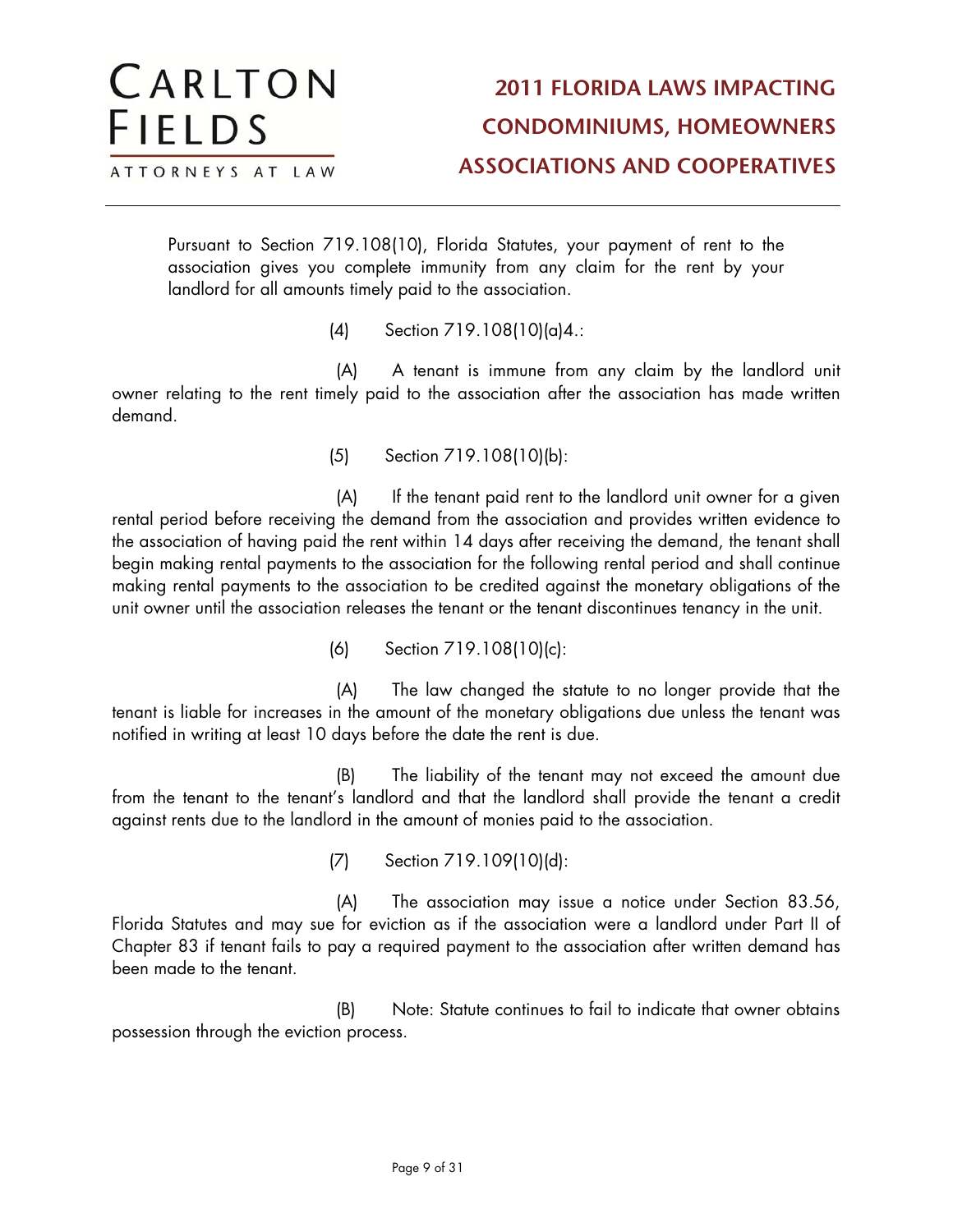C. **Condominium Associations - Agreements and Leases.**7 Section 718.114 was amended to provide that subsequent to the recording of the declaration, agreements acquiring these leaseholds, memberships, or other possessory or use interests which are not entered into within 12 months following the recording of the declaration are a material alteration or substantial addition to the real property that is association property, and the association may not acquire or enter into such agreements except upon a vote of, or written consent by, a majority of the total voting interests or as authorized by the declaration as provided in Section 718.113.

D. **Condominium Associations – Hurricane Protection.8** Section 718.113(5)(a) was amended to provide that the board of directors may, with approval of a majority of the voting interests of the condominium and subject to Section 718.302(6), require not only hurricane shutters or hurricane protection that complies with or exceeds the applicable building code, but also impact glass or other code compliant windows. However, a vote of the owners is not required if the maintenance, repair, and replacement of hurricane shutters, impact glass, or other code compliant windows are the responsibility of the association pursuant to the declaration of condominium.

E. **Distressed Condominium Relief Act.9** The Distressed Condominium Relief Act (Section 718.701 et seq.) came into existence July 1, 2010. 2011 revisions were made to clarify and improve various portions of the act.

i. Eligibility for Bulk Assignee and Bulk Buyer Status (Section 718.707): This provision is amended to explicitly state that bulk assignee and bulk buyer status is available only as to condominium parcels acquired on or after the effective date of the original Distressed Condominium Relief Act law (July 1, 2010). The original sunset date of July 1, 2012 is retained.

ii. Definitions of Bulk Assignee and Bulk Buyer (Section 718.703):

(1) The definition of "bulk assignee" in Section 718.703(1) was amended to make the following clarifications and changes:

(A) A bulk assignee cannot also be a bulk buyer.

(B) The acquired condominium parcels being acquired by the bulk assignee must be located within a single condominium.

CARLTON

ATTORNEYS AT LAW

**FIELDS** 

<sup>&</sup>lt;sup>7</sup> Section 5 of CS/CS/CS/HB 1195.

<sup>8</sup> Section 4 of CS/CS/CS/HB 1195.

<sup>9</sup> Sections 9-13 of CS/CS/CS/HB 1195.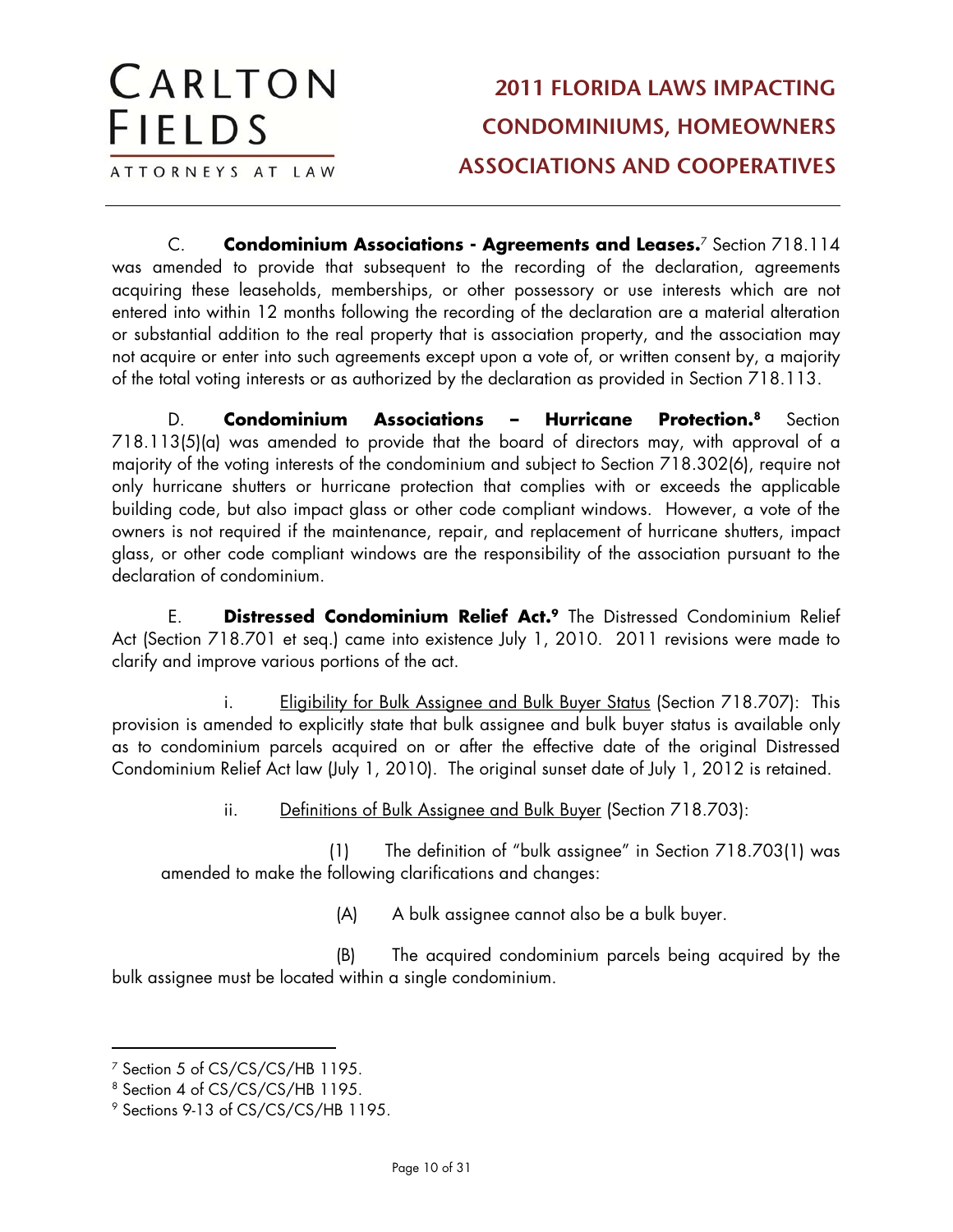ATTORNEYS AT LAW

CARLTON

**FIELDS** 

(C) A bulk assignee must acquire developer rights other than those rights that may be assumed by a bulk buyer, but a bulk assignee may also acquire those rights.

(D) The assignment of rights to a bulk assignee can also occur pursuant to a final judgment or certificate of title issued through a foreclosure sale.

(E) A mortgagee or its assignee will not be deemed a bulk assignee or developer following the acquisition of condominium units and developer rights unless the mortgagee or assignee exercises any of those rights.

(2) The definition of "bulk buyer" in Section 718.703(2) was amended to make the following clarifications:

(A) The acquired condominium parcels must be located within a

single condominium.

(B) A bulk buyer is not required to receive an assignment of any

developer rights at all.

#### iii. Assignment of Developer Rights to a Bulk Assignee (Section 718.704):

(1) Section 718.704(1): A bulk assignee is deemed to have assumed developer duties and obligations "upon its acquisition of title to the units and continuously thereafter."

(2) Section 718.704(1)(a): A bulk assignee may now assume warranties of the developer under Sections 718.203(1) and 718.618 if expressly provided (i) by the bulk assignee in the prospectus or unit purchase contract or (ii) for design, construction, development, or repair work performed by the bulk assignee.

(3) Section 718.704(1)(b): A bulk assignee may now provide implied warranties in the prospectus. Previously, this was only authorized (i) in the unit purchase contract or (ii) for the design, construction, development, or repair work performed by the bulk assignee.

(4) Section 718.704(1)(c): A bulk assignee must provide an audit for association finances during which that bulk assignee elects or appoints a majority of the board of directors. The original language only spoke in terms of an election, but with a bulk assignee being able to control of the board of directors , the actual means of seating those directors was through appointment, hence the change.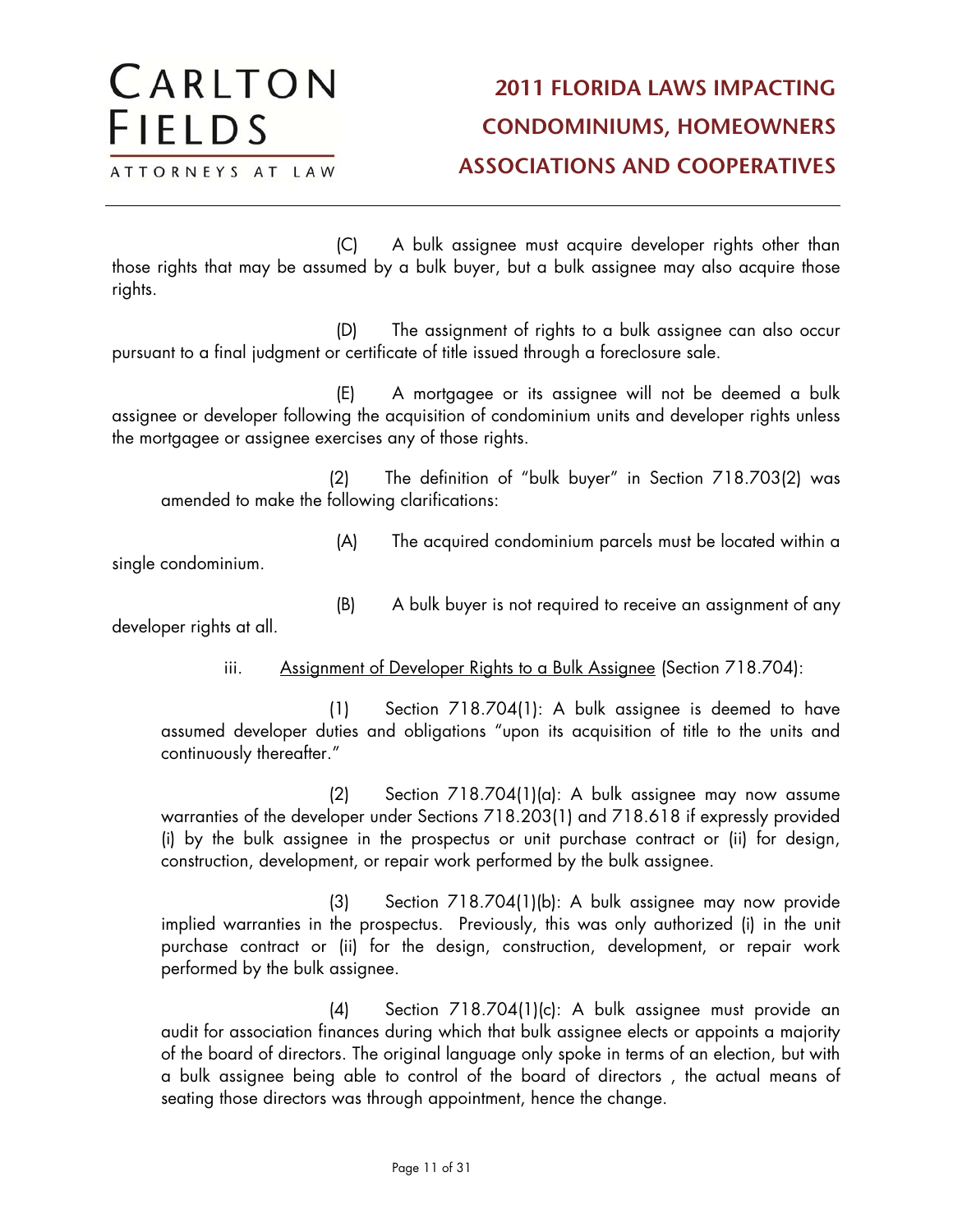(5) Section 718.704(1)(d):

CARLTON

ATTORNEYS AT LAW

**FIELDS** 

(A) A bulk assignee's liability for actions taken by the board of directors begins when the bulk assignee elects or appoints a majority of the board of directors.

(B) A bulk assignee's obligation to deliver documents and materials is now limited to only the provisions of Section 718.705(3).

(6) Section 718.704(2):

(A) If a bulk assignee assumes the developer's right to guarantee assessments and fund budgetary deficits pursuant to Section 718.116, the bulk assignee's liability for that guarantee obligation now begins upon its acquisition of title to the units.

(i) Previously, the language could have been interpreted as requiring the bulk assignee to assume all such liability, including the obligations of the previous holder of the guarantee right.

(B) If a bulk assignee does not assume the developer's right to guarantee assessments and fund budgetary deficits pursuant to Section 718.116, it is still obligated to pay assessments in the same manner as other unit owners, but now only those assessments coming due on or after the bulk assignee's acquisition of units or as otherwise provided by Section 718.116.

(7) Section 718.704(5):

(A) The list of parties eligible to assign developer rights to a bulk assignee is expanded to include a mortgagee or assignee who has acquired title to the units and received an assignment of such rights.

(B) A court acting on behalf of the developer or a previous bulk assignee may still assign developer rights to a new bulk assignee, but now only if the developer rights assigned by the court were previously held by the predecessor in title to the new bulk assignee.

(C) Clarifications are made to the provision concerning a situation in which a single bulk assignee must be determined after developer rights are assigned concurrently to multiple bulk purchasers.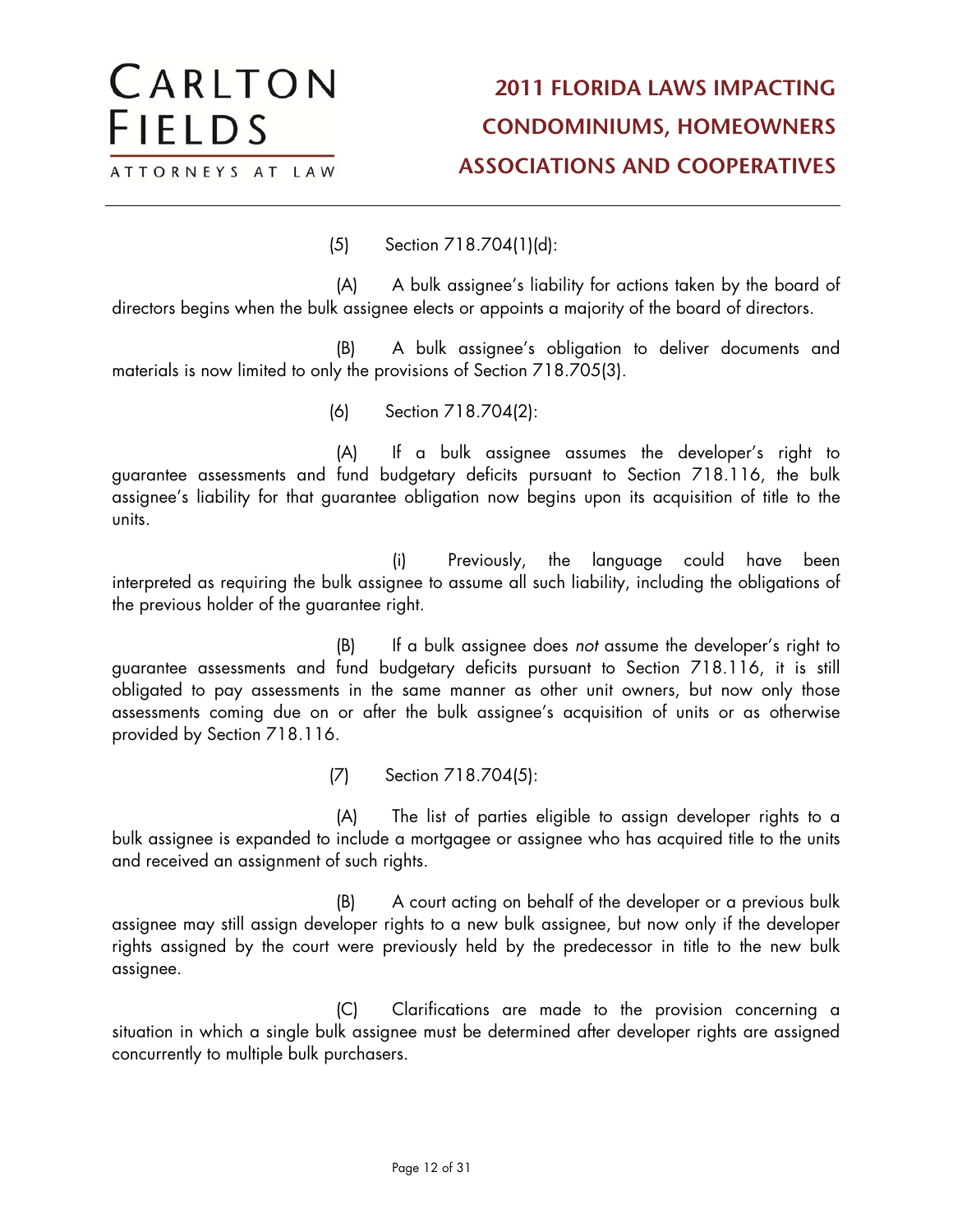(i) The provision is made consistent with the definition of bulk assignee by explicitly stating that the assignment instrument must be recorded in the public records of the county in which the condominium is located.

(ii) Also, this provision now explicitly states that any party that fails to become a bulk assignee because of its failure to record its assignment of rights first may still qualify as a bulk buyer.

#### iv. **Control of the Association** (Section 718.705)

(1) Section 718.705(1):

(A) This subsection has been reworded to clarify how units acquired by a bulk assignee are counted when determining the obligation to transfer control of the association (assuming such transfer of control has not yet occurred at the time the bulk assignee acquires title to its units and receives an assignment of developer rights).

(B) Specifically, a unit owned by a bulk assignee is not deemed "conveyed to a purchaser[] or owned by an owner other than the developer" until conveyed to an owner other than the bulk assignee.

(2) Section 718.705(3):

(A) Clarification has been made to indicate that, during turnover, a bulk assignee is not required to deliver items and documents that it does not possess, even when those items "were or should have been in existence before the bulk assignee's acquisition of the units."

(B) Another minor revision also clarifies that a bulk assignee's obligation to provide an audit of association finances commences as of the date when that bulk assignee elected or appointed a majority of the board of directors.

v. **Sale of Units** (Section 718.706)

(1) Section 718.706(1):

(A) Previously, before offering any units for sale or for a lease term exceeding five years, a bulk assignee or bulk buyer was required to file certain documents with the division and provide those documents to a prospective purchaser or tenant.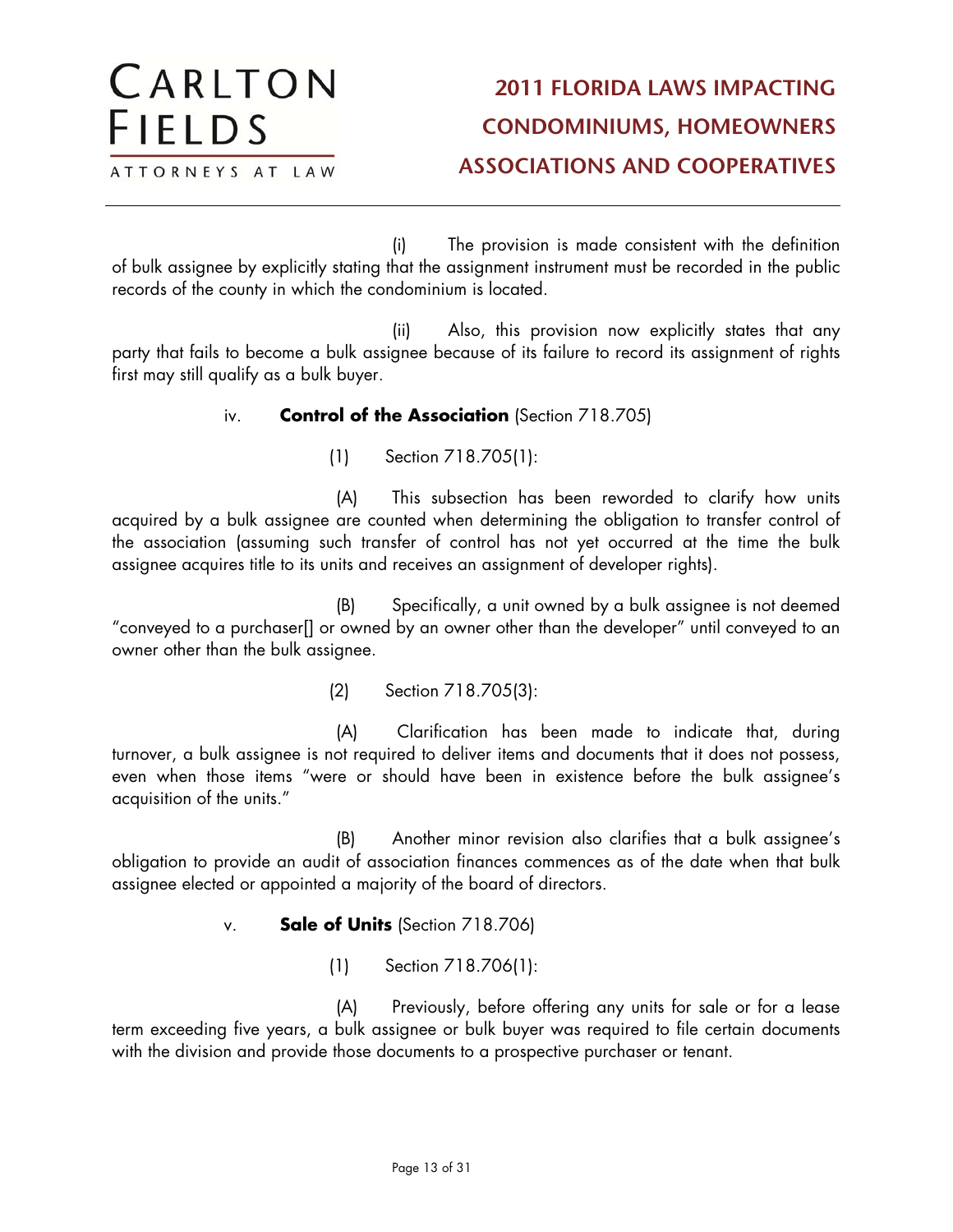(B) The threshold of "any units" has now been changed to "more than seven units in a single condominium."

(2) Section 718.706(1)(d):

CARLTON

ATTORNEYS AT LAW

**FIELDS** 

(A) Previously, a bulk assignee or bulk buyer was excused from providing the financial information required by Section 718.111(3) for the fiscal year preceding its acquisition of the units when the financial information (or the underlying records needed to prepare it) were unavailable.

(B) This exception (and the related conspicuous type disclosure) is expanded to include any fiscal year.

(3) Section 718.706(2):

(A) Previously, before offering any units for sale or for a lease term exceeding five years, a bulk assignee was required to (1) prepare a statement disclosing the assumed developer rights and providing certain conspicuous type disclosures; (2) file that statement with the division; and (3) provide that statement to prospective purchasers (but not tenants).

(B) This requirement has now been expanded to apply to bulk buyers and to the offering of more than seven units in a single condominium (rather than "any units"). Distribution to prospective tenants is also now explicitly required.

(4) Section 718.706(4): The provision concerning association contracts is clarified as to the applicability of Section 718.302.

(5) Section 718.706(5):

(A) The law removes the provision requiring the bulk buyer's compliance with all requirements in the governing documents as to any transfer of a unit and stating that a bulk buyer is ineligible for any transfer-related exemptions afforded to a developer or successor developer.

(B) A new provision has been added to indicate that the filing and disclosure requirements in Subsections (1)–(2) do not apply if the bulk assignee or bulk buyer conveys all the units it owns to a single purchaser in a single transaction. Presumably, this is intended to mean all of the units it owns in a single condominium.

#### F. **Enforcement Actions.**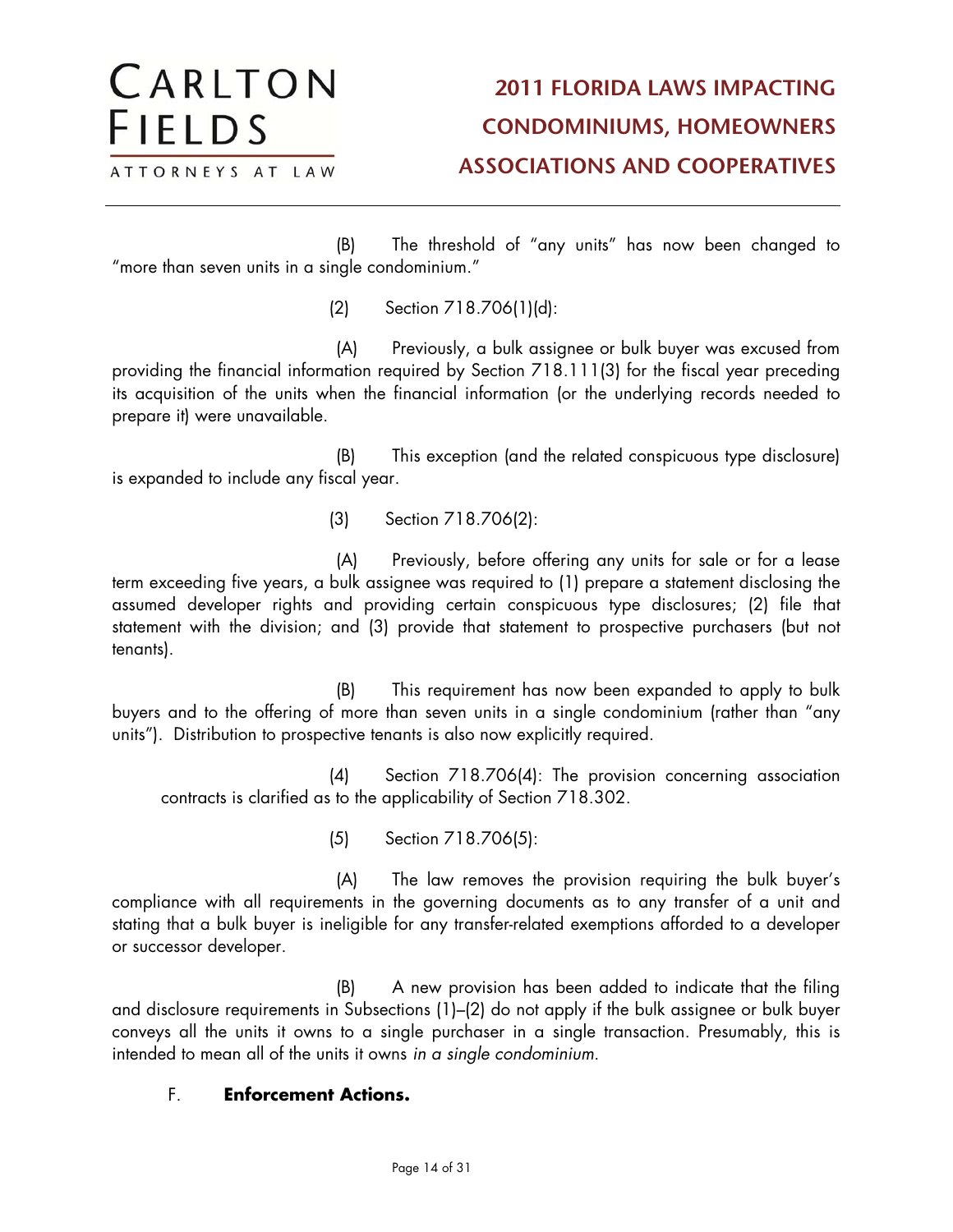i. Condominium Associations<sup>10</sup>

CARLTON

ATTORNEYS AT LAW

**FIELDS** 

(1) Section 718.303(3):

(A) The law deletes the suspension of rights of unit owner delinquent for more than 90 days to be restated in subsection (a).

(B) The law restates that a fine may not become a lien against a unit and that a fine may not exceed \$100.00 per violation, or \$1,000.00 in the aggregate.

(2) Section 718.303(3)(a) and (b):

(A) An association may suspend, for a reasonable period of time, the right of a unit owner, or a unit owner's tenant, guest, or invitee, to use the common elements, common facilities, or any other association property for failure to comply with any provision of the declaration, the association by-laws, or reasonable rules of the association.

(B) Fines may not exceed \$100.00 per violation, or \$1,000 in the aggregate, and may not be the subject of a lien.

(C) A fine or suspension may not be imposed unless the association first provides at least 14 days' written notice and an opportunity for a hearing to the unit owner and, if applicable, its occupant, licensee, or invitee.

(i) The hearing must be held before a committee of other unit owners who are neither board members nor persons residing in a board member's household.

(ii) If the committee does not agree, the fine or suspension may not be imposed.

(3) Section 718.303(4): If a unit owner is more than 90 days delinquent in paying a monetary obligation due to the association, the association may suspend the right of the unit owner or the unit's occupant, licensee, or invitee to use common elements, common facilities, or any other association property until the monetary obligation is paid in full.

<sup>&</sup>lt;sup>10</sup> Section 8 of CS/CS/CS/HB 1195.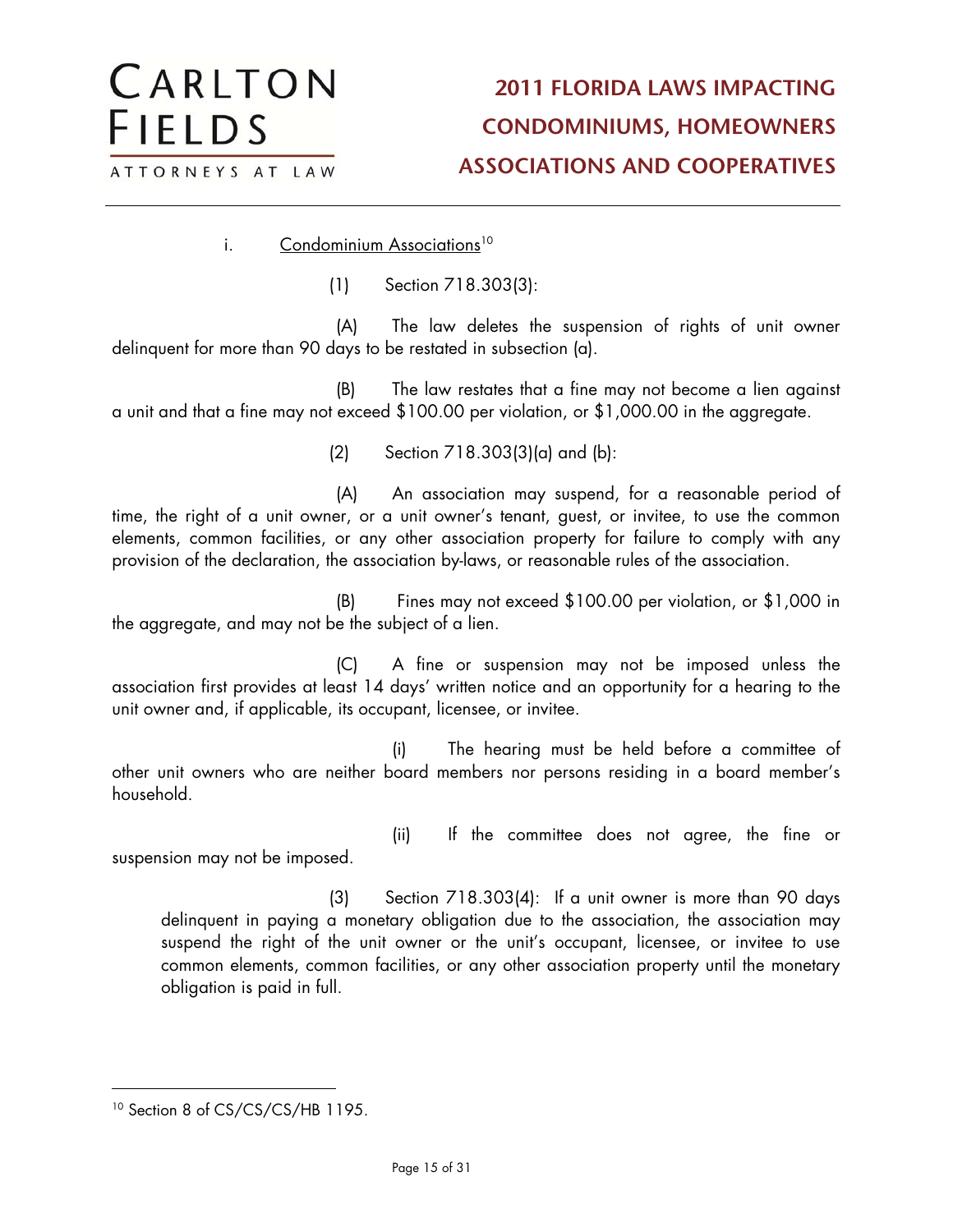(A) This subsection does not apply to limited common elements intended to be used only by that unit, common elements needed to access the unit, utility services provided to the unit, parking spaces, or elevators.

(B) The notice and hearing requirements under subsection (3) do not apply to suspensions imposed under this subsection.

(4) Section 718.303(5):

(A) Existing law provides that the association may suspend the voting rights of a unit or member due to nonpayment of any monetary obligation due to the association which is more than 90 days delinquent.

(B) A voting interest or consent right allocated to a unit or member which has been suspended by the association may not be counted towards the total number of voting interests necessary to constitute a quorum, the voting interests required to conduct an election, or the number of voting interests required to approve an action under this chapter or pursuant to the declaration, articles of incorporation, or by-laws.

(C) The suspension ends upon full payment of all obligations currently due or overdue the association.

(D) The notice and hearing requirements under subsection (3) do not apply to a suspension imposed under this subsection.

(5) Section 718.303(6):

(A) All suspensions imposed pursuant to subsection (4) or subsection (5) must be approved at a properly noticed board meeting.

(B) Upon approval, the association must notify the unit owner and, if applicable, the unit's occupant, licensee, or invitee by mail or hand delivery.

ii. Homeowners Associations<sup>11</sup>

(1) Section 720.305(2): The subsection was amended to provide reasonable fines of up to \$100.00 per violation against a member or any members' tenant, guest or invitee for failure of the owner of the parcel, or its occupant,

<sup>&</sup>lt;sup>11</sup> Section 18 of CS/CS/CS/HB 1195.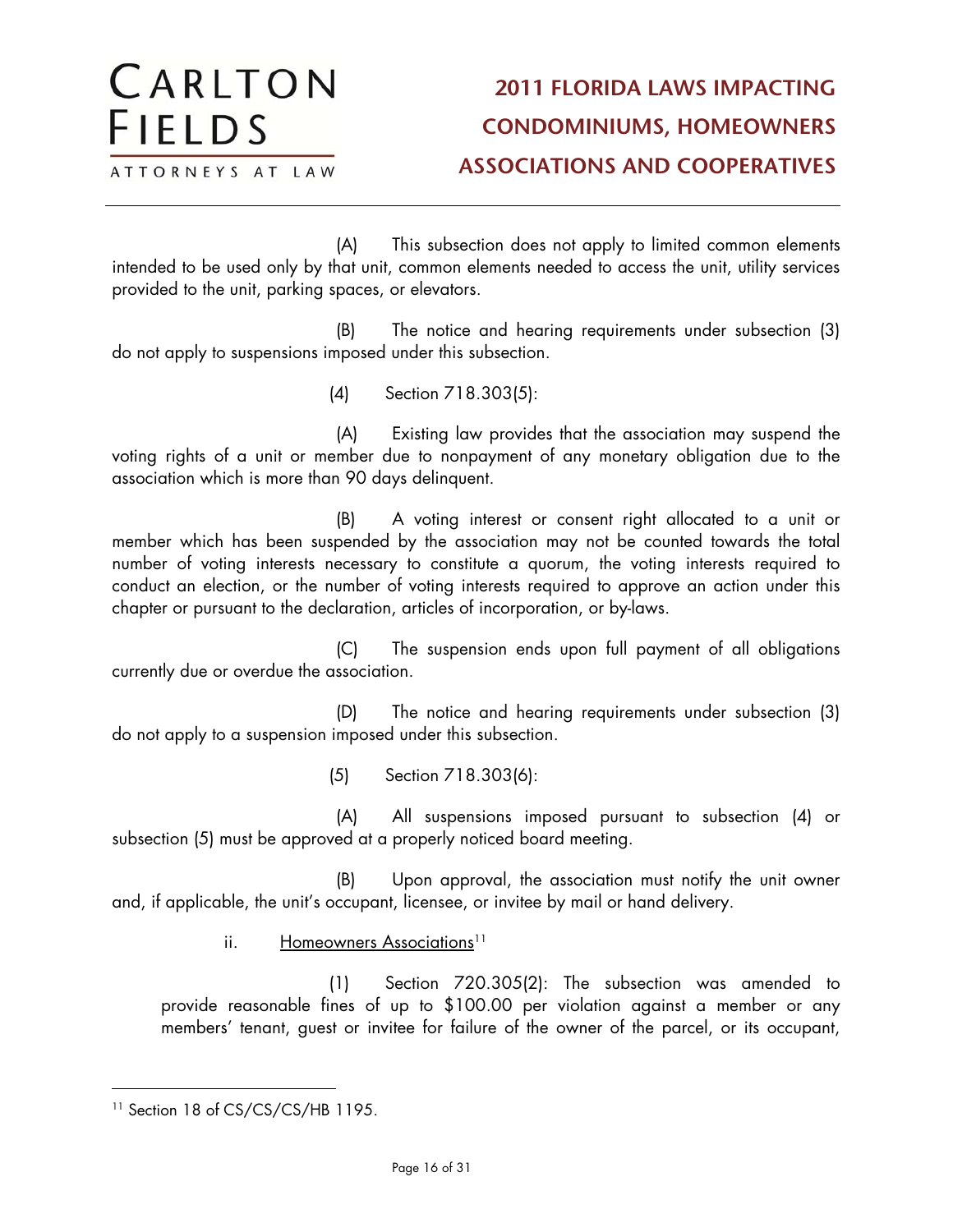licensee, or invitee, to comply with any provision of the declaration, the association bylaws, or reasonable rules of the association.

(2) Section 720.306(9)(b):

(A) A person who is delinquent in the payment of any fee, fine, or other monetary obligation to the association for more than 90 days is not eligible for board membership.

(B) A person who has been convicted of any felony in Florida or in a United States district or Territorial Court, or has been convicted of any offense in another jurisdiction which would be considered a felony if committed in Florida, is not eligible for board membership unless such felon's civil rights have been restored for at least five years as of the date on which such person seeks election to the board.

(C) The validity of any action by the board is not affected if it is later determined that a member of the board is ineligible for board membership.

(D) Note: Clarifies that when voting rights are suspended, the suspended vote does not count towards quorum or the vote required to approve proposal.

iii.  $Cooperatives<sup>12</sup>$ 

CARLTON

ATTORNEYS AT LAW

**FIELDS** 

(1) Section 719.303(3):

(A) This subsection was amended to provide reasonable fines of up to \$100.00 per violation against a member or any members' tenant, guest or invitee for failure of the owner of the parcel, or its occupant, licensee, or invitee, to comply with any provision of the declaration, the association bylaws, or reasonable rules of the association.

(B) However, the fine may not exceed \$1,000.00 in the aggregate unless otherwise provided in the governing documents.

(C) A fine of less than \$1,000.00 may not become a lien against a parcel.

(2) Section 719.303(3)(a): An association may suspend, for a reasonable period of time, the right of a unit owner, or a unit owner's tenant, guest, or invitee, to use the common elements, common facilities, or any other association property

<sup>&</sup>lt;sup>12</sup> Section 15 of CS/CS/CS/HB 1195.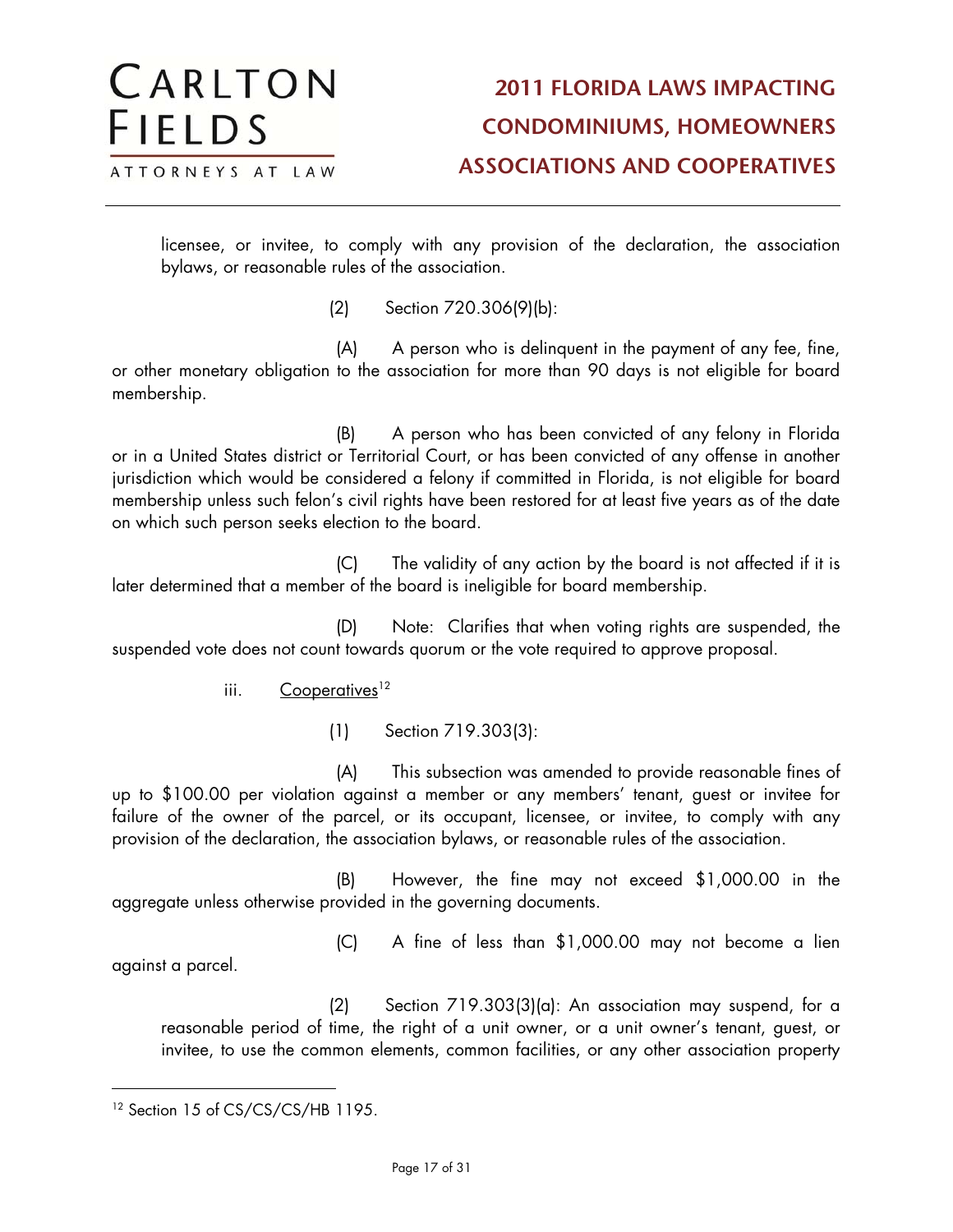for failure to comply with any provision of the declaration, the association by-laws, or reasonable rules of the association.

G. **Fire Alarm Systems.**<sup>13</sup>Section 633.0215(14) (which was signed into law per Chapter 2010-174, Laws of Florida) was amended to provide that, in addition to condominiums, cooperatives or multifamily residential buildings that are less than four stories in height are exempt from installing and maintaining a manual fire alarm system if the building has an exterior corridor providing a means of egress. Note, however, that a conflicting provision was enacted in Chapter 2010-176, Laws of Florida., which is what was contained in the current statute. This law is noted as intending to clarify existing law.

H. **Homeowners Associations - Bulk Communications Contracts.**<sup>14</sup> Section 720.309(2) was created to deal with a homeowners association contract for bulk communications services:

i. If the governing documents provide for the cost of communications services as defined in Section 202.11, information services, or internet services obtained pursuant to a bulk contract shall be deemed an operating expense of the association.

ii. If the governing documents do not provide for such services, the board may contract for such services, and the cost shall be deemed an operating expense of the association but must be allocated on a per parcel basis rather than a percentage basis, notwithstanding that the governing documents provide for other than an equal sharing of operating expenses.

iii. Any contract entered into by the board may be cancelled by a majority of the voting interests present at the next regular or special meeting of the association, whichever occurs first.

iv. Any contract entered into by the board must provide, and shall be deemed to provide if not expressly set forth therein, that a hearing impaired or legally blind parcel owner who does not occupy the parcel with a non-hearing impaired or sighted person, or a parcel owner who receives supplemental security income under Title XVI of the Social Security Act or food assistance as administered by the Department of Children and Family Services pursuant to Section 414.31, Florida Statutes, may discontinue the service without incurring disconnect fees, penalties, or subsequent service charges.

<sup>&</sup>lt;sup>13</sup> Section 1 of CS/CS/CS/HB 1195.

<sup>&</sup>lt;sup>14</sup> Section 21 of CS/CS/CS/HB 1195.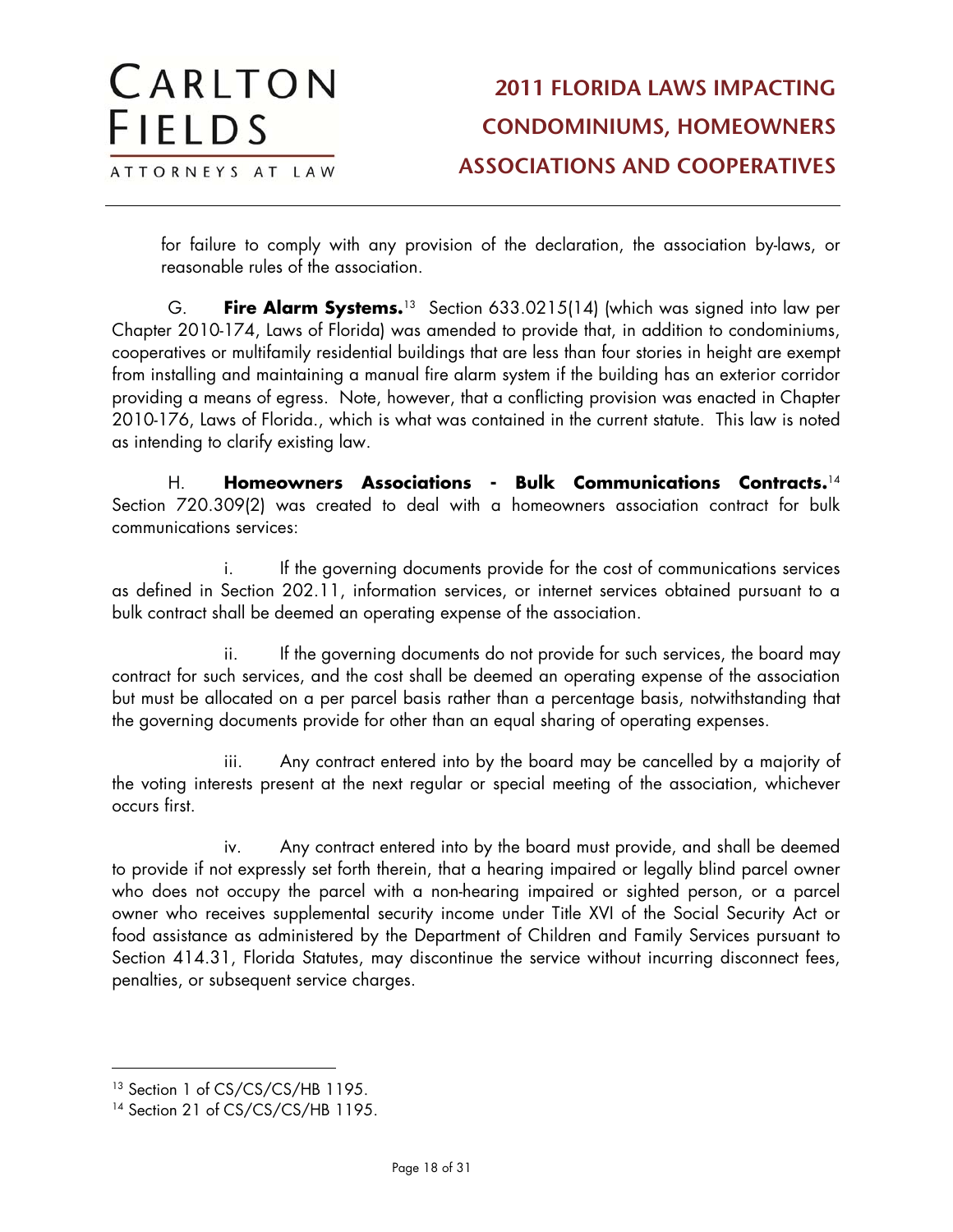v. A resident of any parcel, whether a tenant or parcel owner, may not be denied access to available franchised, licensed, or certified cable or video service providers if the resident pays the provider directly for services.

I. **Homeowners Associations – Definitions.15** Section 720.301(4) was amended to indicate that there may be one or more recorded written instruments which comprise the "declaration of covenants" or "declaration."

J. **Official Records.** The law clarifies the confidential records requirement for condominium and mandatory homeowners associations and permits waiver by owners for disclosure of information for uses such as community directories.

i. Condominium Associations<sup>16</sup>

(1) Section 718.111(2)(12)(a)7.:

(A) Electronic mailing addresses and facsimile numbers are not accessible to unit owners if consent to receive notice by electronic transmission is not provided in accordance with subsection (c)5.

(B) However, the association is not liable for an inadvertent disclosure of the electronic mail address or facsimile number for receiving electronic transmission of notices.

(2) Section 718.111(12)(a)11.:

(A) This subsection was amended to provide that the defacement or destruction of records specifically relates to the accounting records that are required to be maintained for seven years.

(B) The law deletes redundant language relating to the records that are required to be created or maintained by Chapter 718 of the Florida Statutes during the period such records are required to be maintained.

(C) The law deletes the prohibition in Section 718.111(12)(c) relating to the defacement or destruction of accounting records or official records, including the provision for a civil penalty as provided in Section 718.501(1)(d)6. The deleted provision is

<sup>&</sup>lt;sup>15</sup> Section 16 of CS/CS/CS/HB 1195.

<sup>&</sup>lt;sup>16</sup> Section 2 of CS/CS/CS/HB 1195.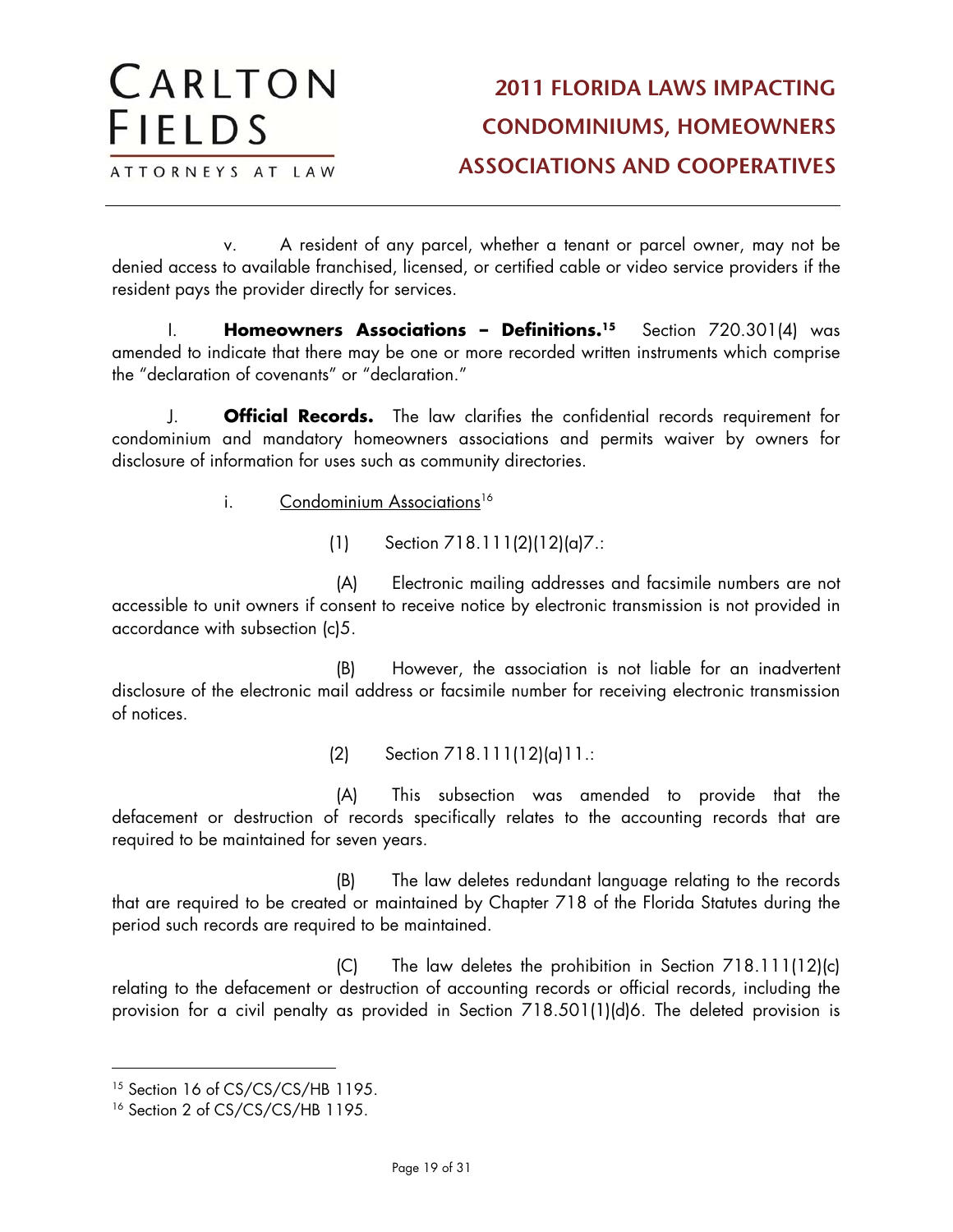substantially similar to an existing prohibition in Section 718.111(12)(a)11 which is not deleted by this bill.

(3) Section 718.111(12)(c)1.: The law clarifies attorney/client privileged documents to include those prepared in anticipation of litigation or proceedings (deleting adversarial or administrative) until the conclusion of the litigation or proceedings.

(4) Section 718.111(12)(c)3.: Personnel records of association or management company employees, including, but not limited to, disciplinary, payroll, health and insurance records, are not accessible to unit owners. "Personnel records" do not include written employment agreements with an association employee or management company, or budgetary or financial records that indicate the compensation paid to an association employee.

(5) Section 718.111(12)(c)5.:

(A) Addresses, e-mail addresses and facsimile numbers provided to the association to fulfill the association's notice requirements are accessible.

(B) A unit owner may consent in writing to the disclosure of the protected information described above.

(C) The association is not liable for the inadvertent disclosure of information that is protected under this subparagraph if the information is included in an official record of the association and is voluntarily provided by an owner and not requested by the association.

(D) This provision is consistent with Section 718.111(12)(a)(7), which provides that the association is not liable for the erroneous disclosure of e-mail addresses and facsimile numbers.

ii. Homeowners Associations<sup>17</sup>

(1) Section 720.303(5)(c)1.: Any records protected by the lawyer/client privilege as described in Section 90.502, Florida Statutes and any record protected by the work-product privileges, including, but not limited to, a record prepared by an association attorney or prepared at the attorney's express direction which reflects a mental impression, conclusion, litigation strategy, or legal theory of the attorney or the association and which was prepared exclusively for civil or criminal litigation or for

CARLTON

ATTORNEYS AT LAW

**FIELDS** 

<sup>&</sup>lt;sup>17</sup> Section 17 of CS/CS/CS/HB 1195.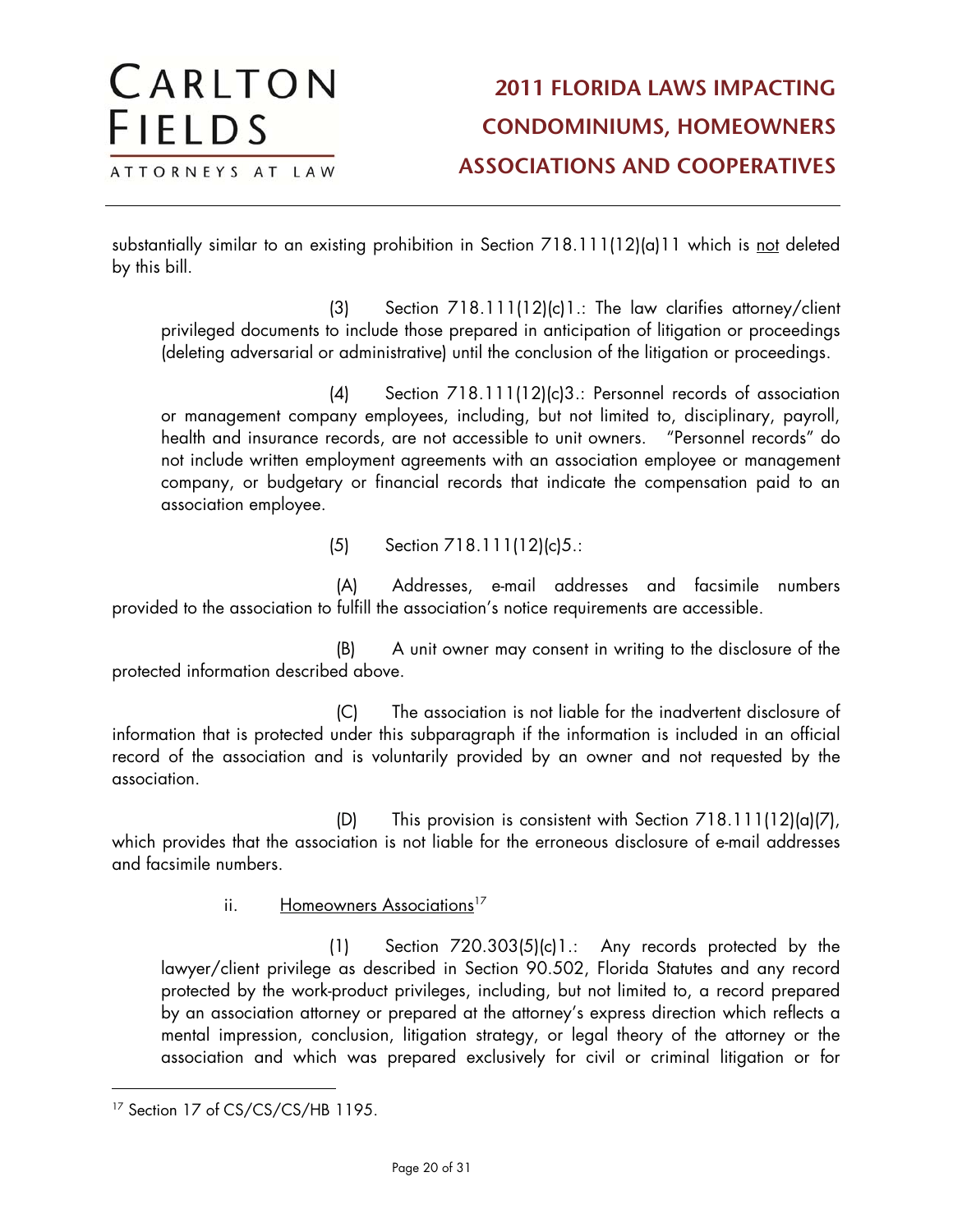adversarial administrative proceedings or which was prepared in anticipation of such litigation or proceedings until the conclusion of the litigation or proceedings.

(2) Section 720.303(5)(c)3.: Personnel records of the association's employees, including, but not limited to, disciplinary, payroll, health, and insurance records are not accessible by members. The term "personnel records" does not include written employment agreements with an association employee or budgetary or financial records that indicate the compensation paid to an association employee.

(3) Section 720.303(5)(c)5.:

(A) An owner may consent in writing to the disclosure of protected information described in this subparagraph.

(B) The association is not liable for the disclosure of information that is protected under this subparagraph, if the information is included in an official record of the Association and is voluntarily provided by an owner and not requested by the association.

#### K. **Termination of Condominium.**<sup>18</sup>

i. Partial Termination. Section 718.117 underwent minor revisions in 2010 in an effort to address the problem of "phantom units" (condominium units that exist legally but that have not been constructed). The 2011 amendments go much further towards addressing this problem by updating multiple provisions of Section 718.117 to explicitly establish a "partial termination" process by which certain portions of an existing condominium can be terminated without disturbing the remaining units and their mortgages. Changes applying to partial termination include:

(1) Section 718.117(3): The optional termination provision now allows termination "for all or a portion of the condominium property."

(2) Section 718.117(4): If the units remaining after a partial termination continue to share ownership of the common elements in the same proportion that they did prior to the partial termination, the plan of (partial) termination does not require approval of all the unit owners pursuant to Section 718.110(4).

(3) Section 718.117(11)(a): The plan of termination must identify the units that will survive the partial termination and specifically provide that those

<sup>&</sup>lt;sup>18</sup> Section 7 of CS/CS/CS/HB 1195.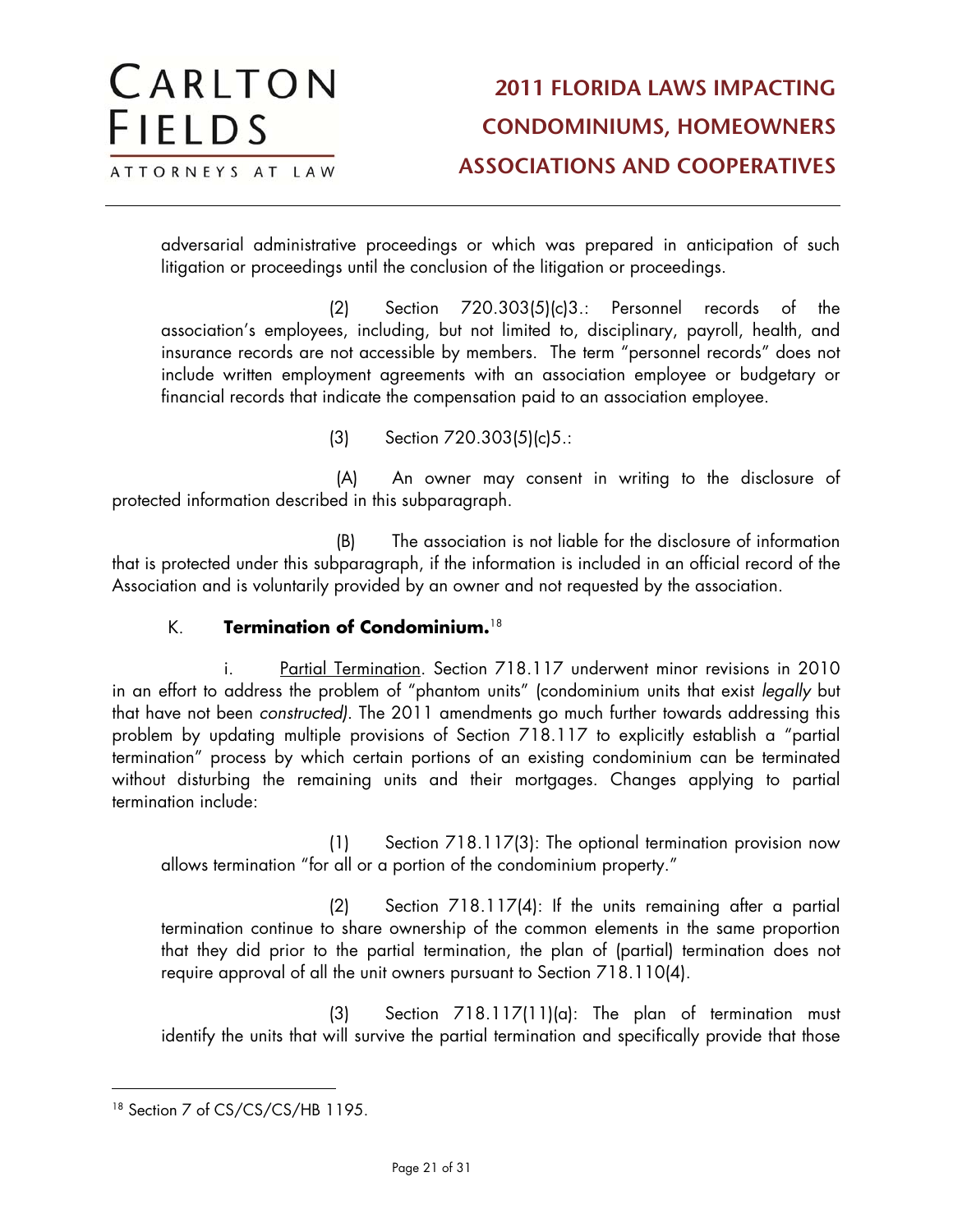$\overline{a}$ 

units will remain in the condominium form of ownership pursuant to an amendment to the declaration of condominium or an amended and restated declaration.

(A) Presumably, the plan of termination should also specify which common elements are remaining in the condominium, but the statute does not require it.

(B) It would be nonsensical to argue that only condominium units—but not common elements—may be partially terminated in light of the amended language of Section 718.117(3), which allows partial termination of "condominium property."

(4) Section 718.117(11)(a)-(b): Title to the units and common elements that survive a partial termination remains unchanged<sup>19</sup> and does not pass to the termination trustee.

(A) Note, however, that the language of subsection (11)(a) states that "title to the surviving units and common elements . . .remain[s] vested in the ownership shown in the public records."

(B) As a matter of black letter law, the transfer of ownership of real property is effective upon delivery of the deed to the new owner, not the new owner's recordation of that deed. So, if the record owner of a unit has properly transferred title to a new owner by delivering a deed to the condominium unit, but the new owner has not yet recorded the deed, literal application arguably vests title in the record owner—rather than the legal owner.

(5) Section 718.117(12)(a): The value of the units and common elements being terminated must be separately determined, and the plan of termination must specify the allocation of proceeds for those units and common elements.

(6) Section 718.117(12)(b): Liens that encumber a terminated unit must be allocated to the proceeds of sale attributable to that unit.

<sup>&</sup>lt;sup>19</sup> Note, however, that the language of Subparagraph (11)(a) states that "title to the surviving units and common elements . . .remain[s] vested in the ownership shown in the public records." As a matter of black letter law, the transfer of ownership of real property is effective upon delivery of the deed to the new owner—not the new owner's recordation of that deed. So, if the record owner of a unit has properly transferred title to a new owner by delivering a deed to the condominium unit, but the new owner has not yet recorded the deed, literal application arguably vests title in the record owner—rather than the legal owner.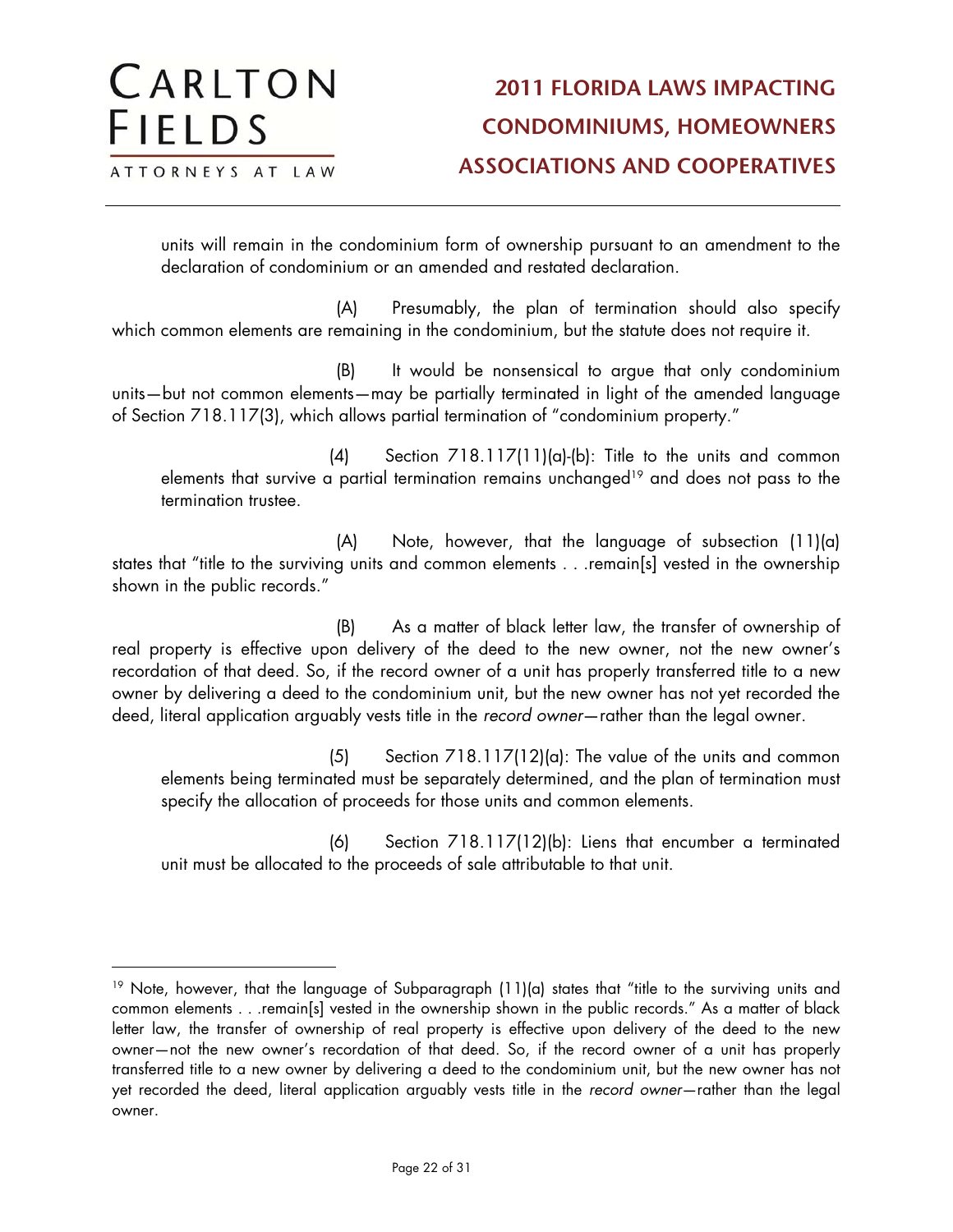(7) Section 718.117(18): The condominium association may continue as the condominium association for the surviving property that remains subject to the declaration of condominium.

(8) Section 718.117(19):

(A) The termination trustee or its successor in interest may record a new declaration of condominium for some or all of the terminated property.

(B) As to the surviving property, the partial termination of a condominium may provide for the simultaneous filing of an amendment to the surviving declaration of condominium or an amended and restated declaration of condominium.

ii. Timeshare Property<sup>20</sup>

CARLTON

ATTORNEYS AT LAW

**FIELDS** 

(1) Section 718.117(2)(c):

(A) The law creates a procedure for the termination of a condominium that includes both condominium units and timeshare estates upon the total destruction or demolition of the improvements.

(i) Interestingly, the legislative analysis uses the term "shared condominium and timeshare property."

(B) A unit owner (including a timeshare estate owner) can initiate such termination by (1) filing of a petition in court seeking equitable relief; (2) recording a proposed plan of termination; and (3) mailing a copy of the petition to certain individuals (including the association, managing entity, each unit owner, each timeshare estate owner, and each holder of a recorded mortgage lien affecting a unit or timeshare estate).

(C) The new provision also provides procedures by which the proposed plan of termination can be contested, explains the relation to other provisions within Section 718.117, and requires that a court enter a final judgment finding that the proposed plan of termination is fair and reasonable and authorizing implementation of the plan.

2. **CS/CS/CS/HB 408 (Insurance)** became effective on May 17, 2011, and is now known as Chapter 2011-039, Laws of Florida. This bill was the major law pertaining to insurance across many areas.

<sup>20</sup> Section 7 of CS/CS/CS/HB 1195.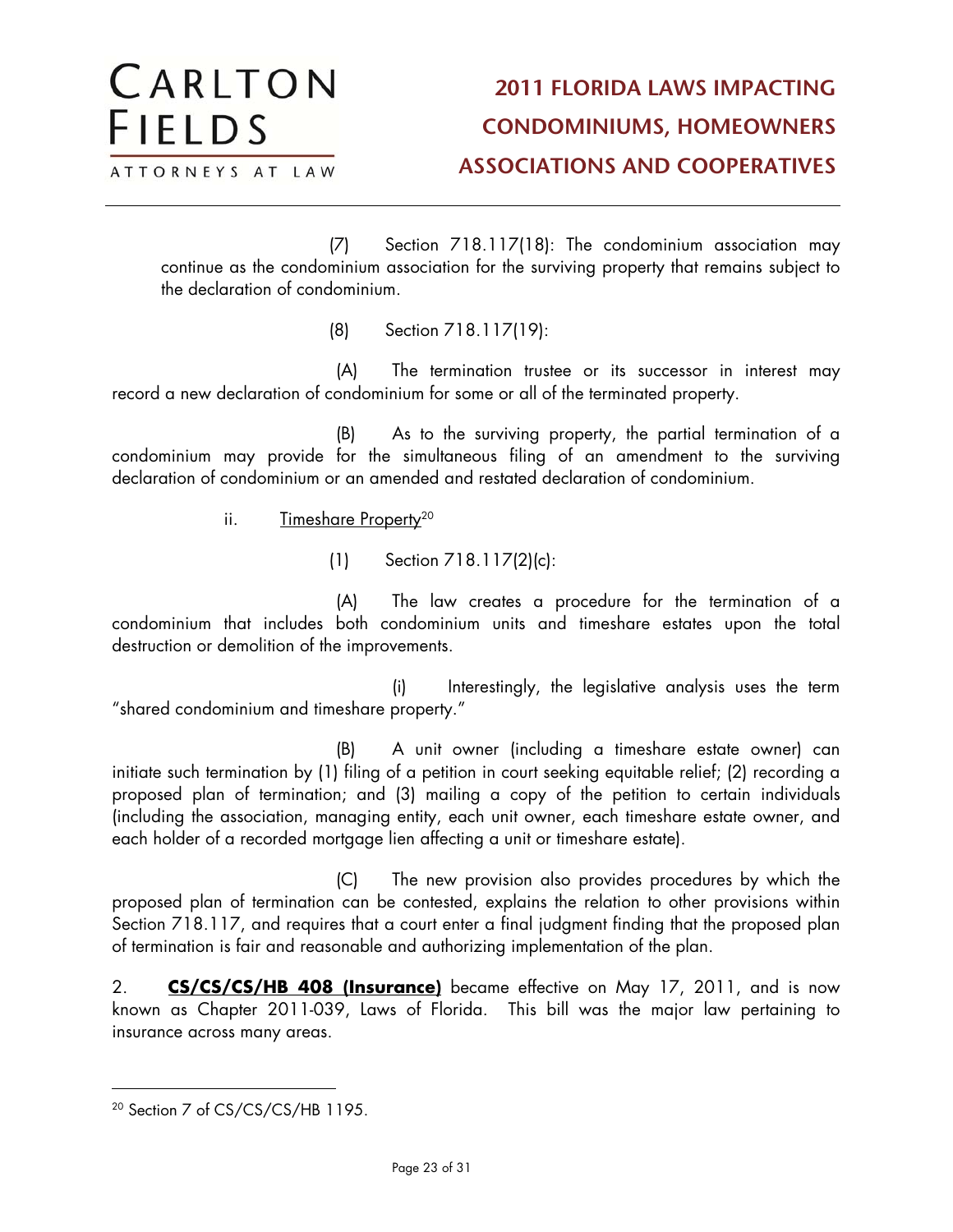A. The law provides for significant change to the regulatory scheme for property insurance, particularly with regard to sinkhole insurance, wind insurance and the role of public adjusters.

i. Section 626.854 regulates public insurance adjusters and is intended to prevent their unauthorized practice of law.

(1) Previously, the provisions of subsections (5)-(13), which relate to certain specific aspects of public insurance adjusters regulations, apply only to "residential property insurance policies and condominium policies as defined in s. 718.111(11)."

(2) Effective as of June 1, 2011, the reference to "condominium association policies" has been revised to "condominium unit owner policies."

(3) Further, effective as of January 1, 2012, additional regulations on public insurance adjusters will be added.

B. Loss in the Florida Hurricane Catastrophe Fund

i. Section 215.555 has been amended to expand the exclusions from the definition of "loss" in the Florida Hurricane Catastrophe Fund.

ii. Such additional excluded items from "loss" now encompasses amounts "paid to reimburse a policyholder for condominium association or homeowners' association loss assessments or under similar coverages for contractual liabilities."

C. Mitigation

i. Section 627.0629(1) has been amended to permit insurers to adjust rates upward, or reduce mitigation credits, depending upon actuarial analysis.

(1) Note: An association receiving or planning to receive mitigation discounts should consult with its insurance agent to determine if their insurance budget must be adjusted.

D. Claims Period

Section 95.11(2)(e) has been revised to indicate that the 5 year limitations time period for a breach of a property insurance contract commences from the date of the loss.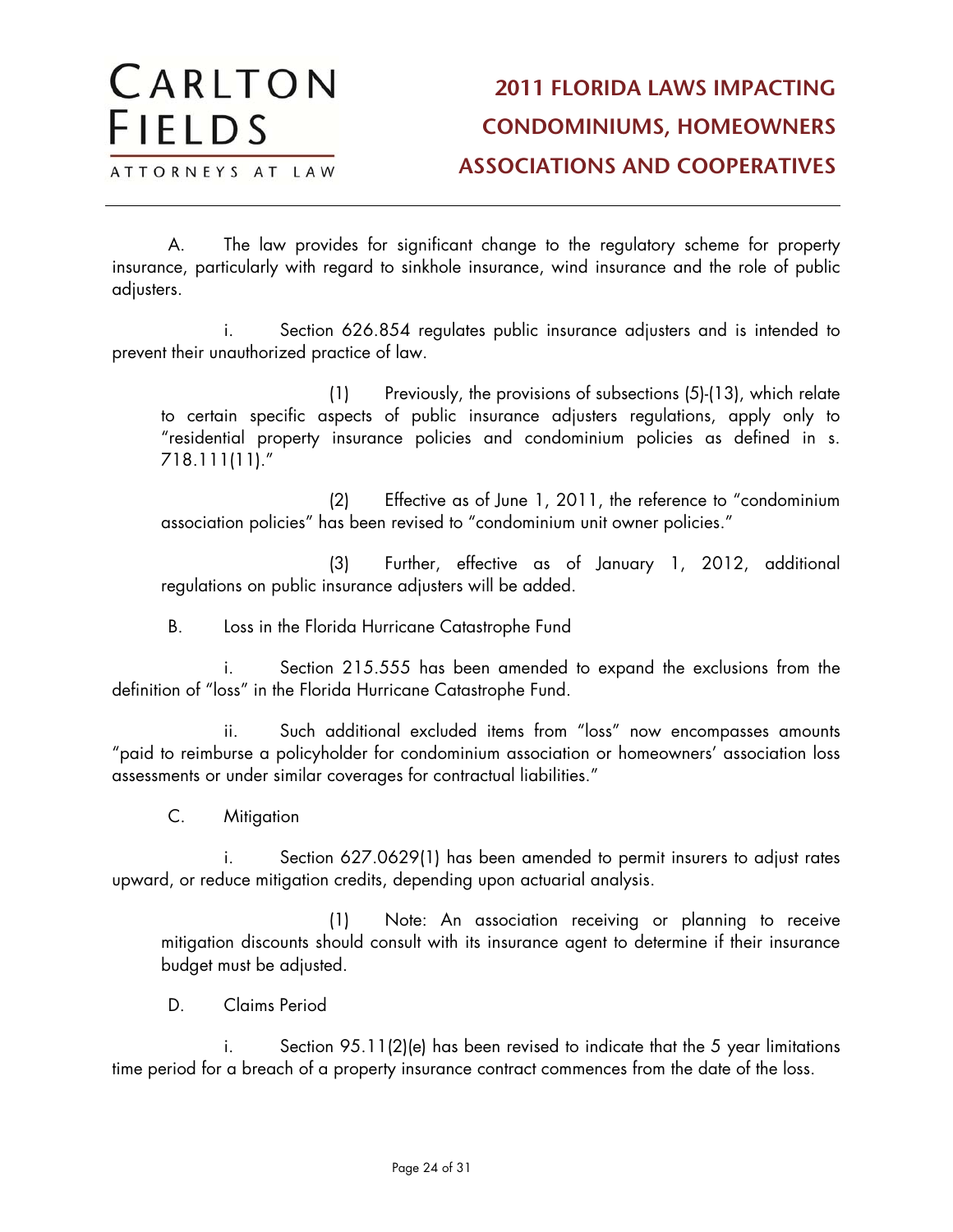(1) Note: An association must act swiftly to discover, evaluate and proceed with claims procedures to avoid the passage of time barring a claim.

E. Payment Reduction

 $\overline{a}$ 

i. Section 627.7011(3)(a) has been revised to provide that after a loss, until a dwelling is reconstructed, the insurer is not required to pay the insured more than actual cash value of the insured loss, less any deductible.

ii. Remaining insurance funds need not be paid until work is completed.

(1) Note: An association will want to consult with their insurance agent to determine what funds should be anticipated to be paid immediately in case of a loss, if any, and then consider whether or create or increase reserves kept for insured losses.

3. **CS/CS/CS HB 883 (Vacation Rentals)** was signed into law by Governor Scott and became effective on June 2, 2011, and is now known as Chapter 2011-119, Laws of Florida. This law deals with vacation rentals, public lodging establishments and resort condominiums.

A. Section 509.242(1): The definition of a public lodging establishment has been amended to remove from its scope the terms "resort condominium" and "resort dwelling" and to add "vacation rental."

B. Section 509.242(1)(c): "Vacation Rental" is defined as "any unit or group of units in a condominium, cooperative, or timeshare plan or any individually or collectively owned single-family, two-family, three-family, or four-family dwelling house or dwelling unit that is also a transient public lodging establishment."

C. Section 509.032(7)(b): Local governments are prohibited from restricting the use of or prohibiting vacation rentals or regulating vacation rentals based solely on their classification, use, or occupancy. The new law removes authority for local governments to ban or restrict vacation rentals; however, local law, ordinance or rule adopted on or before June 1, 2011 will be grandfathered in. Consequently, there are reports that several local governments that did not have short-term rental laws, including the Town of Surfside and villages of Key Biscayne and Bal Harbour, adopted ordinances to regulate vacation rental by the June 1st deadline.21

<sup>&</sup>lt;sup>21</sup> See Before Law Takes Effect, Some Cities Hope to Adopt Ordinances Governing Short-Term Vacation Rentals, Daily Business Review.Com (published May 24, 2011).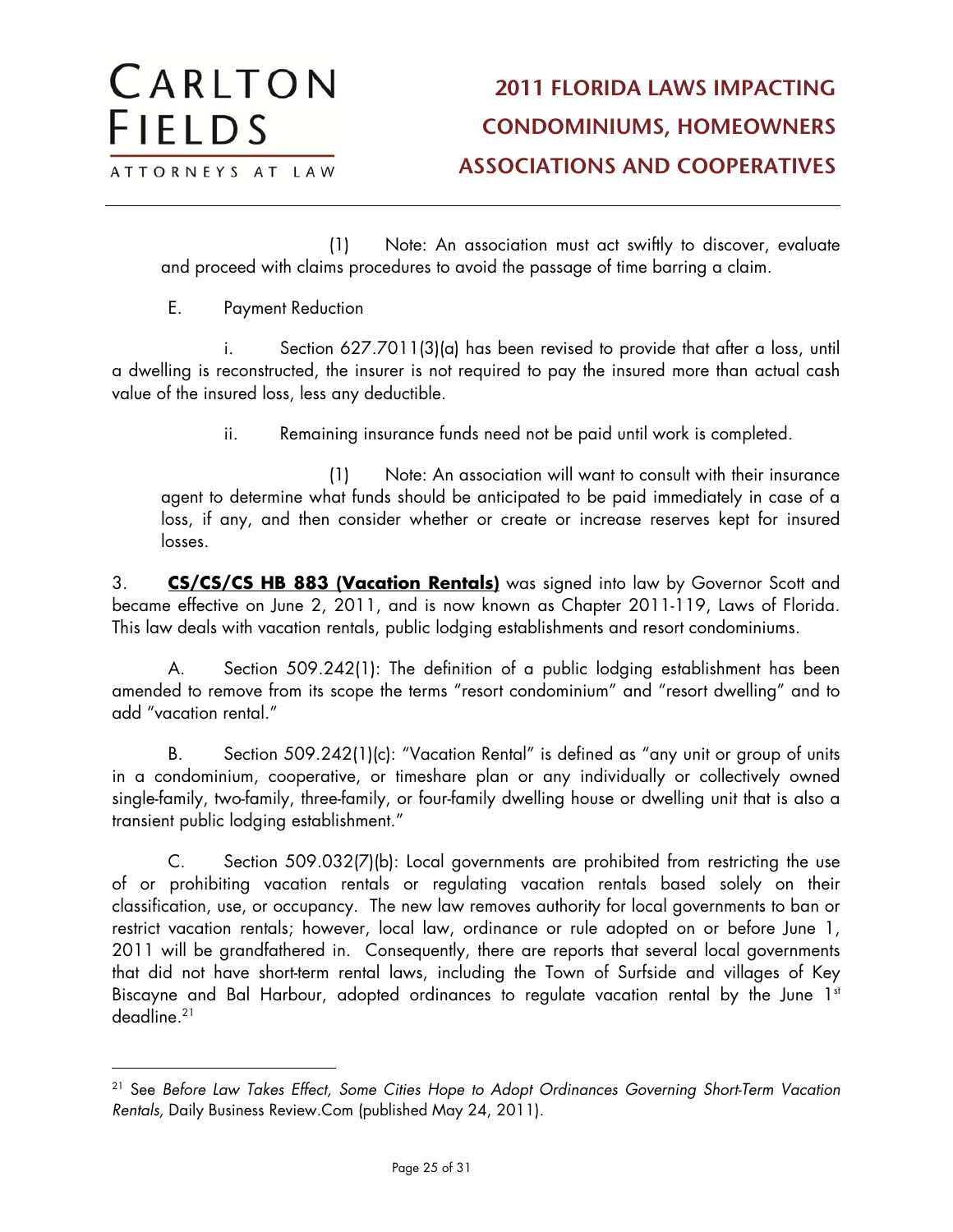ATTORNEYS AT LAW

CARLTON

**FIELDS** 

4. **CS/HB 59 (Process Server Access to Gated Communities)** was signed into law by Governor Scott on June 17, 2011, and became effective on July 1, 2011, and is now known as Chapter 2011-159, Laws of Florida. This law deals with service of process within gated residential communities.

A. Section 48.031(7):

i. This subsection was created to address service of process on a person who resides within or is known to be within a gated residential community.

ii. Under this new statutory provision, a gated residential community, including a condominium association or a cooperative, must grant unannounced entry into the community, including its common areas and common elements, to a person who is attempting to serve process on a defendant or witness who resides within or is known to be within the community.

B. Problems with the New Law.

While the new Section 48.031(7) is purported to help plaintiffs in litigation to obtain service of process on those defendants who use gated communities to hide themselves and evade process, the ambiguity in the language of the new law leaves open for interpretation numerous of important issues.

i. Obligees of the New Statute

(1) The new law states that a "gated residential community, including a condominium association or a cooperative, shall grant unannounced entry into the community . . . "

(2) The law does not work as it is drafted, because a community cannot grant access; rather, individuals grant access.

(A) Therefore, arguably, an individual who refuses to allow a process server to enter a gated community will not be held liable under Section 48.031(7) because the statute never imposes any obligations on individuals.

ii. Unannounced Entry

(1) Section 48.031(7) does not provide a definition for "unannounced entry."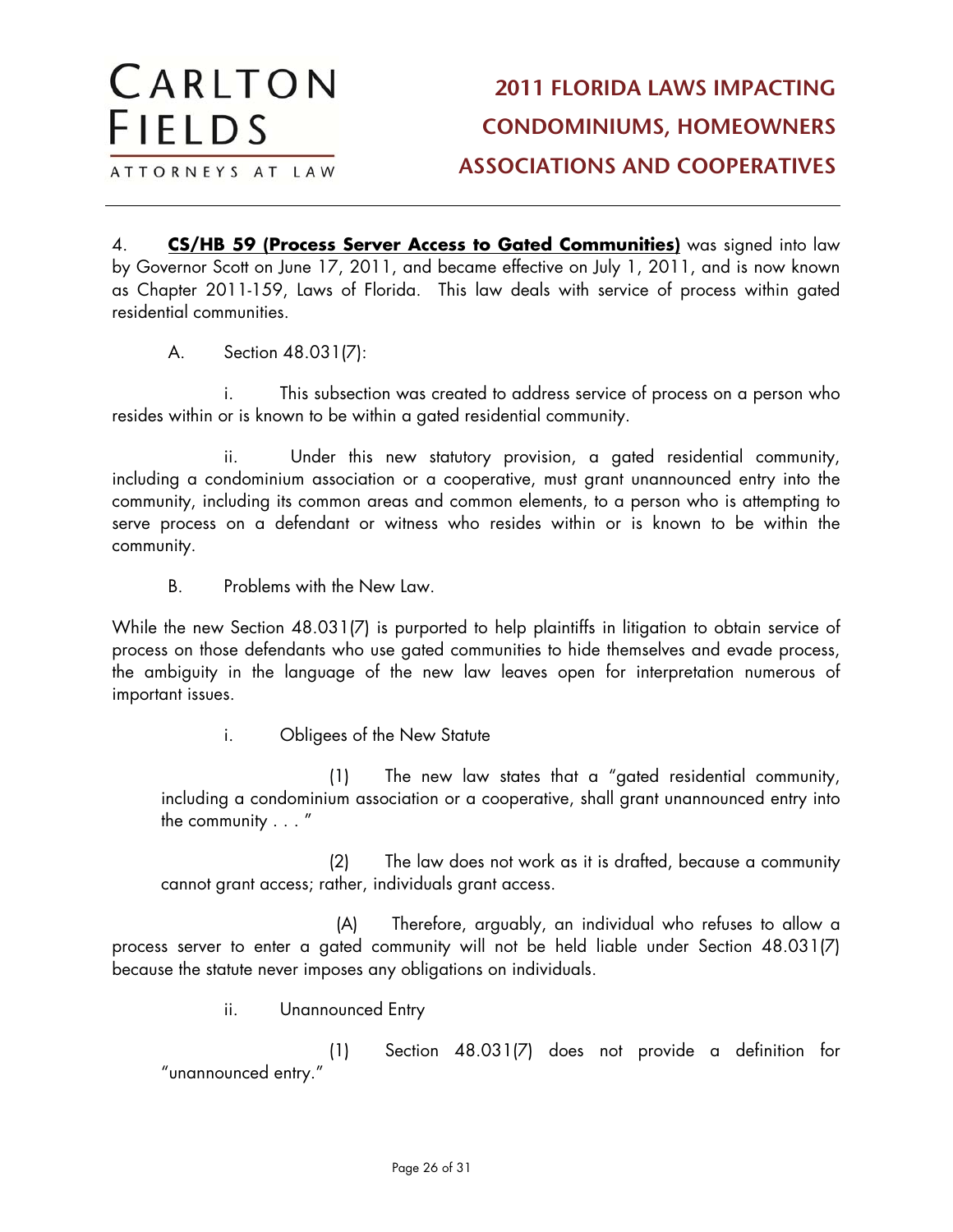#### CARLTON **2011 FLORIDA LAWS IMPACTING FIELDS CONDOMINIUMS, HOMEOWNERS ASSOCIATIONS AND COOPERATIVES** ATTORNEYS AT LAW

(2) Consequently, it is unclear if a security guard at the guard gate has any obligation to let the process server enter the premises automatically.

(3) More troubling is the scenario where there is no guard (as noted below, this is the case with the vast majority of Florida gated communities).

(A) For instance, in a gated subdivision that has a keypad for owners and guests to use to open and close the gate, how can there be unannounced access?

(4) The statute also fails to address what happens if an owner grants entry to the process server but then alerts the subject individual that a process server is in the community.

(A) It is unclear if this type of practice creates liability, such as a criminal prosecution or a contempt of court charge, as a result of the violation of unannounced entry.

(B) Section 48.031 does not contain any provision stating the liability for noncompliance.

iii. Belief in Residency

(1) Section 48.031(7) requires that access be granted to "a person who is attempting to serve process on a defendant or witness who resides within or is known to be within the community."

(2) As an overarching statement, the statute has no requirement for the person attempting to serve process to show the basis by which the "belief in residency" has been satisfied.

(3) From the language of the statute, all that the process server has to say is that a specific person is believed to be in the community, access must be granted, and there is no requirement to produce such evidence of residency.

(A) It is one thing to see someone enter or exit the community or to have obtained property tax records indicating ownership (which does not necessarily mean residency), but the phrase "is known to be within the community" inevitably invites the making of an educated (or even uneducated) guess.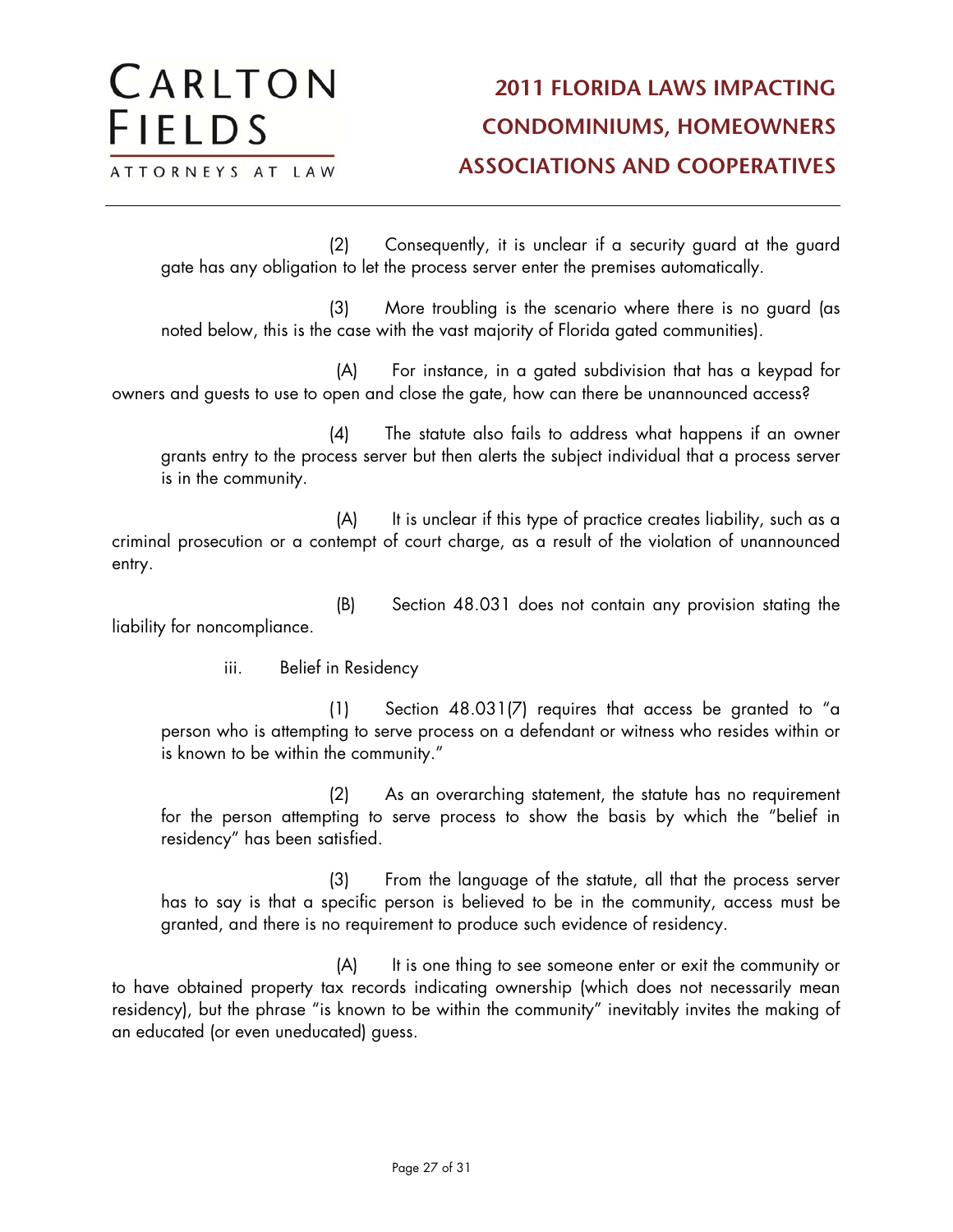(4) Any person can easily claim that he is trying to serve someone whom he believe is in the community even though he has no true or real basis for doing so, and he cannot be denied entry into the community.

(A) The primary purpose of gated communities is to provide security and protection for residents; yet the standard for entry in Section 48.031(7) allows the potential for unfettered access in a manner contrary to the nature of the gated community.

(5) Furthermore, given the lack of a requirement for proof of residency, the statute in a sense implies that the owners in the community have a duty to know who is in the community at all times so that they recognize if the person to be served is really in the community.

(A) This implied obligation evidently creates an undue burden on residents in a gated community.

iv. Proof of Identity of Process Server

(1) Section 48.031(7) does not specify who has the obligation to check and confirm that the person making the request for entry really is a process server.

(2) Process servers are not licensed by state agency.

(3) There is a concept of a "certified process server" that is appointed by the local sheriff, but not all process servers are so appointed (as noted in s. 48.021(1), "[c]ivil witness subpoenas may be served by any person authorized by rules of civil procedure").

(4) Is there a requirement for someone attempting to serve process to confirm his or her identity to be able to gain entry?

(5) Even if identity is proven, who is to say that this person is really there to attempt to serve process?

(6) What if a resident questions the validity of the person attempting to serve process and refuses to grant entry to the community – is there liability upon that person for denying entry?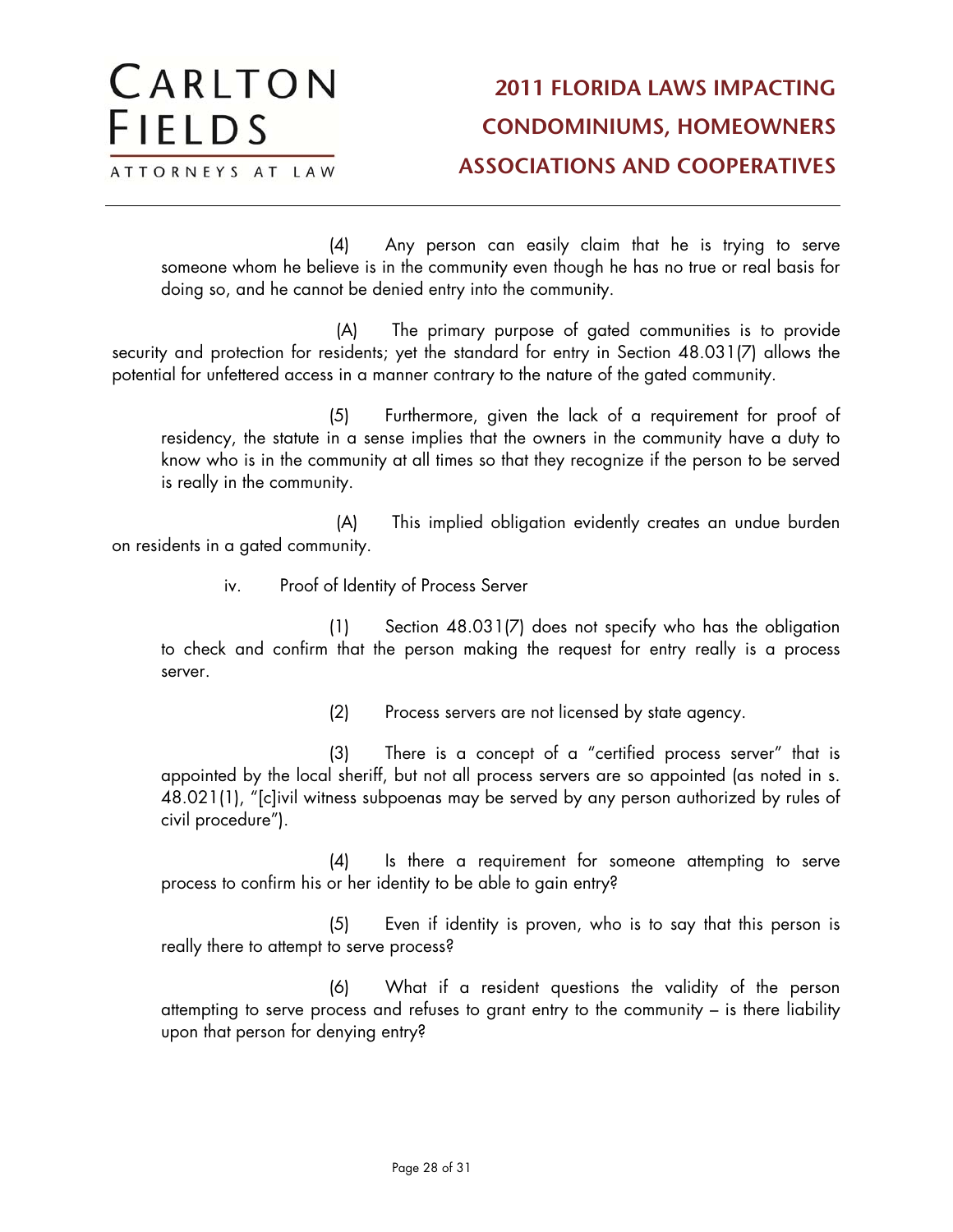(7) What happens if an owner lets someone into the community who says he is a process server and that person then proceeds to commit a crime – does the owner now have liability for the injury to person or property?

(8) There are no answers to these questions in the statute.

v. Unmanned Gated Community

(1) The vast majority of Florida gated communities are unmanned and allow access through electronic controls, thus making the question of who decides to provide entry of tremendous importance.

(2) The statute fails to specify or address a number of important issues related to unmanned gated communities, including:

(A) who makes the decision, or is obligated, to let the process

server in;

(B) whether every unit owner in a condo building has a duty to let a process server into the building unannounced or such an obligation is applicable only to agents and employees of the condominium association;

(C) whether the statutory mandate extends to a landscaping company who is working inside the gate, a pool contractor who has come to clean the high-rise pool, or a service man who has been given access by the owner for work at a house and is now leaving the community, etc.;

(D) whether someone attempting to serve process can call the management company and demand to be given an access code to the gate to the community or to the front door of a high-rise condo building; and

(E) whether the management company has to go to the site to let the process server in unannounced.

vi. Scope of Access within a Gated Community

(1) Under Section 48.031(7), the access by process servers appears to be granted through the common areas or common elements of a community.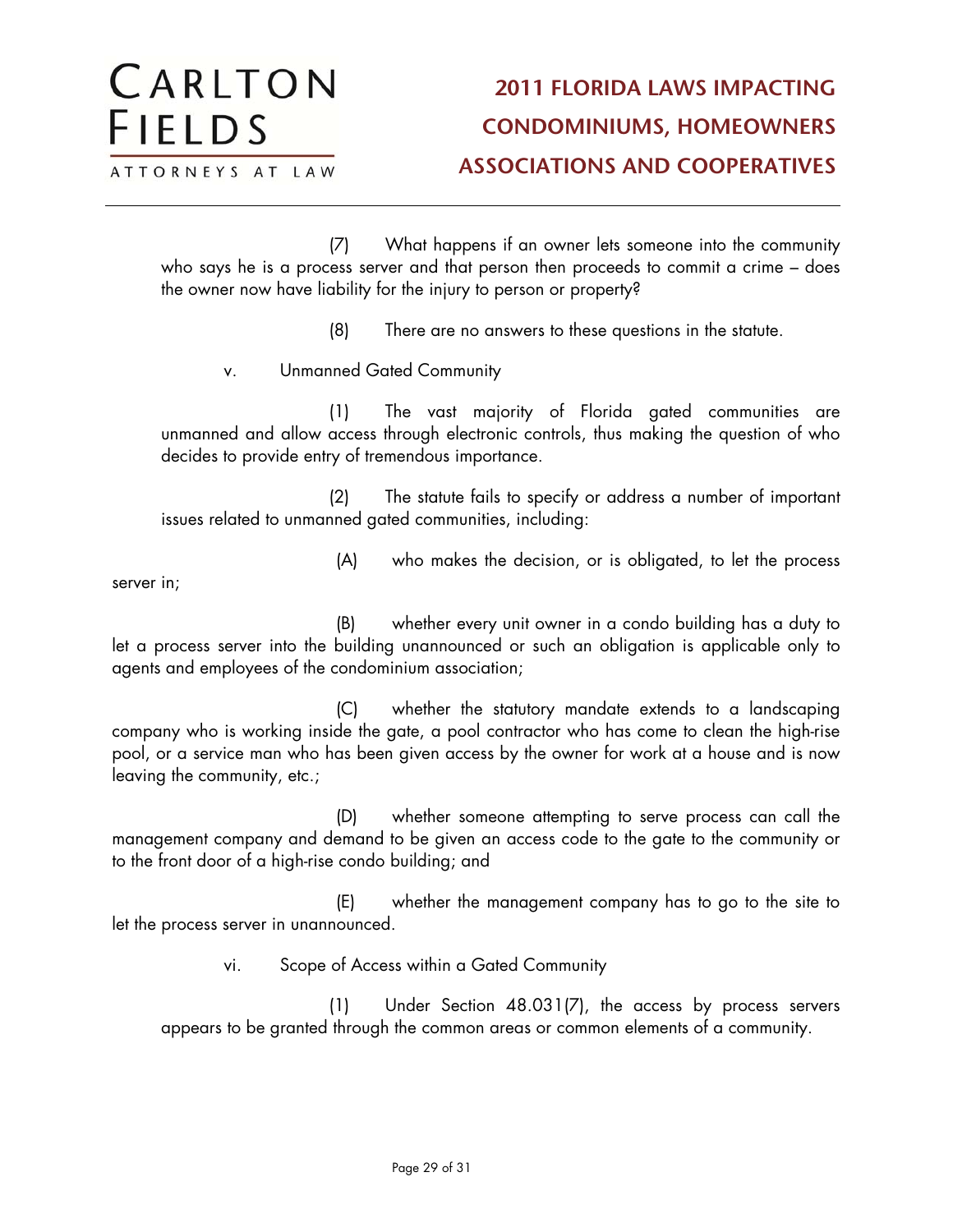(2) Therefore, the statute, at least on its surface, will lead to the conclusion that the process server cannot go across the driveway or yard of a subdivided lot to reach the house to render service on the occupant.

(3) This would presumably mean that the process server could not go beyond the common area roads and rights-of-way onto a subdivided lot.

vii. Access by Non-Government Personnel

(1) Section 48.031(7) allows non-government personnel access to privately-owned areas, in contravention of existing covenants to which the property owner to title took subject.

(A) It is one thing for the government to mandate access for its personnel, but it is wholly another for the government to mandate access by independent third parties.

(2) The statutory mandate for unannounced entry to a gated community conflicts with the concept of security for a building such as a condominium or a gated residential subdivision.

(3) It would seem that there may be questions of constitutionality to be explored.

5. **CS/CS/CS/HB 849 (Elevator Retrofit Requirement Repealed)** was signed into law by Governor Scott on June 24, 2011, and became effective on July 1, 2011, and is now known as Chapter 2011-222, Laws of Florida. This law repeals Section 553.509(2) which required that residential multi-family buildings, including condominium buildings, at least 75 feet high and having a public elevator, were required to retrofit at least one elevator to operate on an alternate power source for emergency purposes.